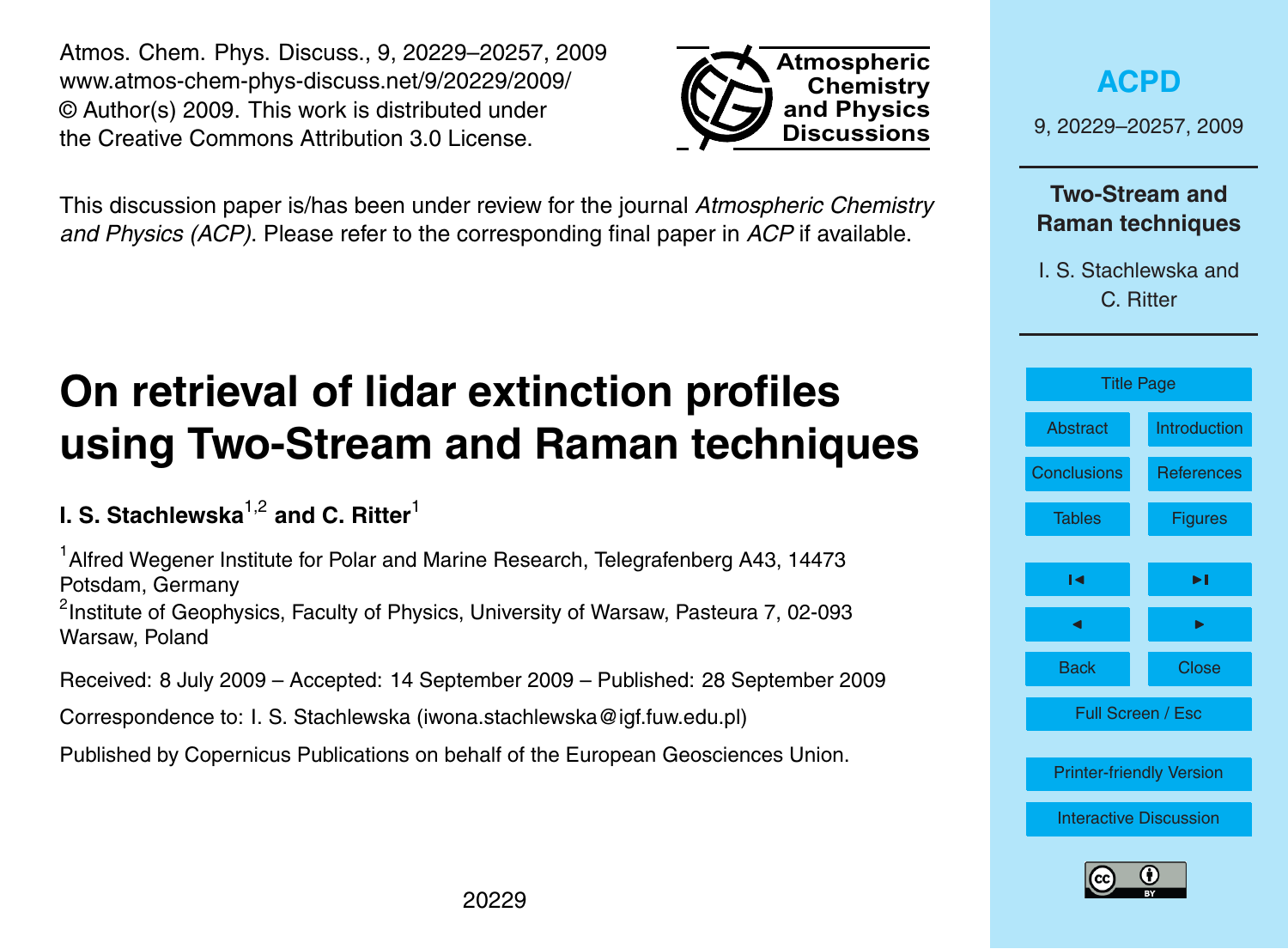## <span id="page-1-0"></span>**Abstract**

The Two-Stream technique employes simultaneous measurements performed by two elastic backscatter lidars aiming at each other to sample into the same atmosphere. It allows for a direct retrieval of the extinction coefficient profile from the ratio of the <sup>5</sup> two involved lidar signals. During a few Alfred-Wegener-Institute's (AWI) campaigns dedicated to the Arctic research, the AWI's Polar 2 aircraft with the integrated onboard nadir-aiming Airborne Mobile Merosol Lidar (AMALi) overflew a vicinity of Ny Alesund on Svalbard, where the zenith-aiming Koldewey Aerosol Raman Lidar (KARL) ˚ has been located. This experimental approach gave a unique opportunity to retrieve <sup>10</sup> the extinction profiles with rather rarely used Two-Stream technique against the well established Raman technique. Both methods were applied to data obtained for a clean Arctic conditions during the Arctic Study of Tropospheric clouds and Radiation (ASTAR 2004) campaign and a slightly polluted Arctic conditions during the Svalbard Experiment (SvalEx 2005) campaign. Successful intercomparison of both evaluation tools

<sup>15</sup> in a different measurement conditions demonstrates sensitivity and feasibility of the Two-Stream method to obtain particle extinction and backscatter coefficients profiles without assumption of their relationship (lidar ratio). The method has a potential to serve as an extinction retrieval tool for KARL or AMALi simultaneous observations with the spaceborne CALYPSO lidar taken during the ASTAR 2007.

## <sup>20</sup> **1 Introduction**

Retrieval of the particle microphysical parameters (particle effective radius, index of refraction and size distribution), from lidar derived optical properties of particles in the atmosphere (particle extinction and backscatter coefficient profiles) consists of a math-ematically ill-posed inversion problem (Böckmann, [2001\)](#page-21-0). The emergent efficiencies, <sup>25</sup> typically taken from Mie theory, act differently for extinction and backscatter coefficient.

Hence, any inversion of microphysical parameters feeded with both coefficients cal-

**[ACPD](http://www.atmos-chem-phys-discuss.net)** 9, 20229–20257, 2009 **Two-Stream and Raman techniques** I. S. Stachlewska and C. Ritter [Title Page](#page-0-0) Abstract Introduction [Conclusions](#page-15-0) [References](#page-21-0) Tables **[Figures](#page-24-0)**  $\sim$  J  $\sim$ **J** I I I I Back Close Full Screen / Esc [Printer-friendly Version](http://www.atmos-chem-phys-discuss.net/9/20229/2009/acpd-9-20229-2009-print.pdf) [Interactive Discussion](http://www.atmos-chem-phys-discuss.net/9/20229/2009/acpd-9-20229-2009-discussion.html)

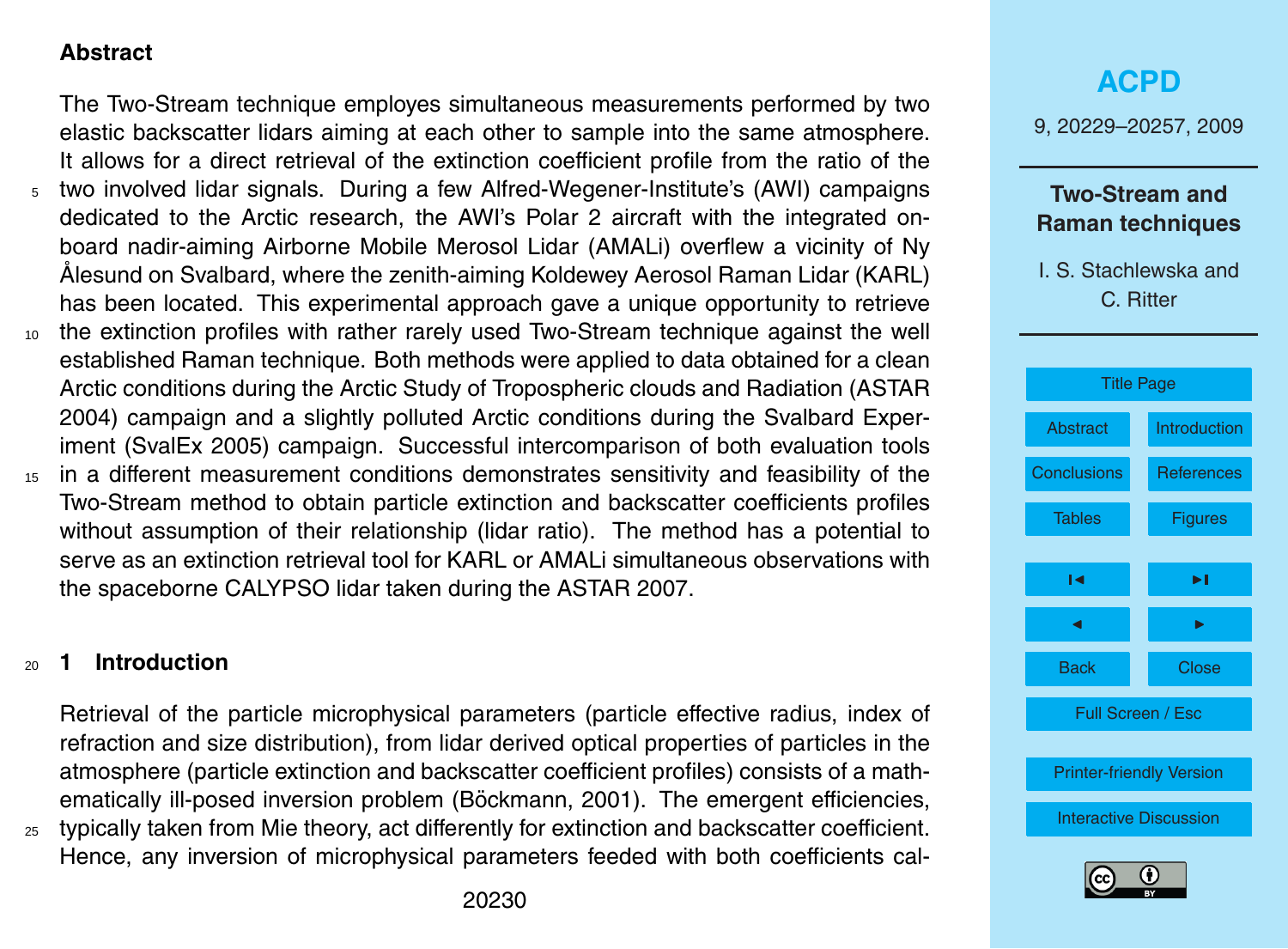<span id="page-2-0"></span>culated independently is performed more precisely, especially for the determination of [t](#page-21-0)he particle size distribution (Müller et al., [1999;](#page-22-0) [Veselovskii et al.,](#page-23-0) [2002;](#page-23-0) Böckmann and [Kirsche,](#page-21-0) [2006\)](#page-21-0). Obtaining information on the particle extinction *α* part(*h*) and backscatter  $\beta^{\text{part}}(h)$  coefficients without often used assumption of their relationship signifies a great <sup>5</sup> step forward into interpretation of lidar data. Unfortunately, the comonly used elastic backscatter lidar cannot alone provide a complete information for the inversion of the microphysical parameters (two unknown coefficients in one equation describing a lidar return signal, Eq. [1\)](#page-4-0). The standard Klett-Fernald-Sasano approach for the evaluation of elastic backscatter lidar data [\(Klett,](#page-21-0) [1981;](#page-21-0) [Fernald,](#page-21-0) [1984;](#page-21-0) [Klett,](#page-22-0) [1985;](#page-22-0) [Sasano,](#page-22-0) [1985\)](#page-22-0) <sup>10</sup> requires knowledge or assumption of the backscatter coefficient calibration value  $β_{ref}$ 

and the lidar ratio  $B(h) = \frac{a^{\text{part}}(h)}{a^{\text{part}}(h)}$ *β*part(*h*) . The latter one is usually a not very well known atmospheric property, as it greatly varies with the chemical composition and size distribution of the aerosol particles present in the atmosphere [\(Ackermann,](#page-21-0) [1998\)](#page-21-0).

- If the elastic backscatter lidar is additionaly equipped with the Raman-shifted detec-<sup>15</sup> tion channels an independently obtained extinction profile can be contributed towards analytical solution for the retrieval [\(Ansmann et al.,](#page-21-0) [1990,](#page-21-0) [1992\)](#page-21-0). The cross-section for the inelastic Raman scattering of the laser light with matter is almost three orders of magnitude lower than the cross-section for the elastic Rayleigh/Mie scattering. This results in significantly noise polluted signals obtained from the Raman channels. The <sup>20</sup> Raman signals are usualy strongly averaged in time and range for the further analy-
- ses, which can severly influence the results of the Raman extinction coefficient retrieval [\(Pornsawad,](#page-22-0) [2008\)](#page-22-0).

There is another, rather raerly applied, approach which provides an independent information into the classic solution of the lidar problem. The Two-Stream inversion, <sup>25</sup> also referred to as the bipath or the double-ended lidar technique, requires two elastic backscatter lidars aiming at each other. The method was introduced already in th 80ties [\(Kunz,](#page-22-0) [1987;](#page-22-0) [Hughes and Paulson,](#page-21-0) [1988\)](#page-21-0), revised for an application to ground-based li-dars horizontaly aiming at each other (Jörgensen et al., [1997\)](#page-22-0), applied to zenith-aiming [g](#page-23-0)round-based lidar and nadir-aiming airborne lidar experimental data [\(Stachlewska et](#page-23-0)

# **[ACPD](http://www.atmos-chem-phys-discuss.net)**

9, 20229–20257, 2009

## **Two-Stream and Raman techniques**



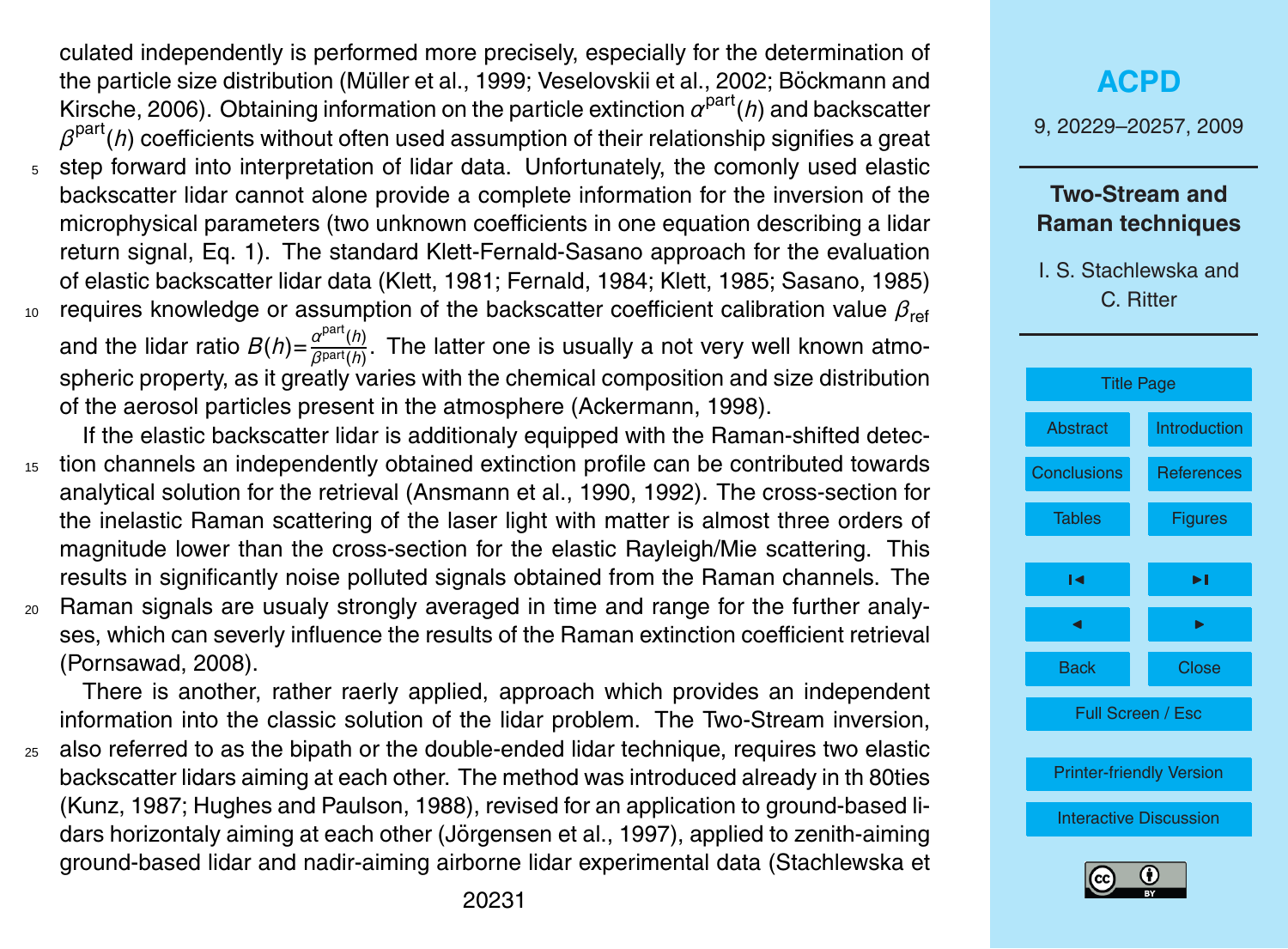<span id="page-3-0"></span>[al.,](#page-23-0) [2005;](#page-23-0) [Ritter et al.,](#page-22-0) [2006\)](#page-22-0)[, and finally, discussed for zenith-aiming ground-based li](#page-23-0)dar and nadir-aiming spaceborne lidar [\(Cuesta and Flamant,](#page-21-0) [2004;](#page-21-0) [Wang et al.,](#page-23-0) [2007\)](#page-23-0). The Two-Stream technique allows a direct retrieval of height dependent extinction coefficient [w](#page-23-0)ith the only assumption that the atmosphere sampled from the opposite di-<sup>5</sup> rections by the two lidars is the same. With this method also the backscatter coeffi-

cient can be obtained directly, if any of the employed lidar instrumental constants *C* or a backscatter reference value  $\beta_{\text{ref}}$  at any given height in the interval covered by lidars' simultaneous observations are known.

In this paper we present, a study dedicated to the direct comparison of the Two-<sup>10</sup> Stream particle extinction and backscatter coefficient profiles and the lidar ratio profiles with the respective Raman retrievals.

The Two-Stream method was applied to data recorded during simultaneous measurements taken with the nadir-aiming Airborne Mobile Aerosol Lidar (AMALi), integrated onboard the AWI research aircraft Polar 2, overflying the zenith-aiming Kold-15 ewey Aerosol Raman Lidar (KARL) based in Ny Ålesund on Svalbard. Both lidars and their configuration during the measurements are shortly discussed in the Appendices A and B. The Two-Stream  $\beta_{TS}^{part}(h)$ ,  $\alpha_{TS}^{part}(h)$  and  $B_{TS}(h)$  profiles obtained on 15 May 2004 and 19 May 2004 during the the Arctic Study of Tropospheric clouds and Radiation (ASTAR) campaign and on 14 April 2005 during the Svalbard Experiment (SvalEx)

- <sup>20</sup> campaign are discussed in this paper. On each of these days the KARL performed the Raman and elastic backscatter measurements for which the Raman  $\alpha^{\text{part}}_{\text{RM}}(h)$  and  $\beta_{\mathsf{RM}}^{\mathsf{part}}(\mathit{h})$  and  $B_{\mathsf{RM}}(\mathit{h})$  were retrived. Good agreement of the results obtained with the two evaluation techniques proves the feasibility of the two stream methodology for the application to the nadir-aiming, low altitude, airborne lidar measurements.
- <sup>25</sup> In the future we will evaluate the data collected during the ASTAR 2007 by the zenithaiming airborne AMALi and the satellite CALYPSO lidar [\(Winker et al.,](#page-23-0) [2007\)](#page-23-0) to perform a feasibility study of this configuration.

# **[ACPD](http://www.atmos-chem-phys-discuss.net)**

9, 20229–20257, 2009

### **Two-Stream and Raman techniques**



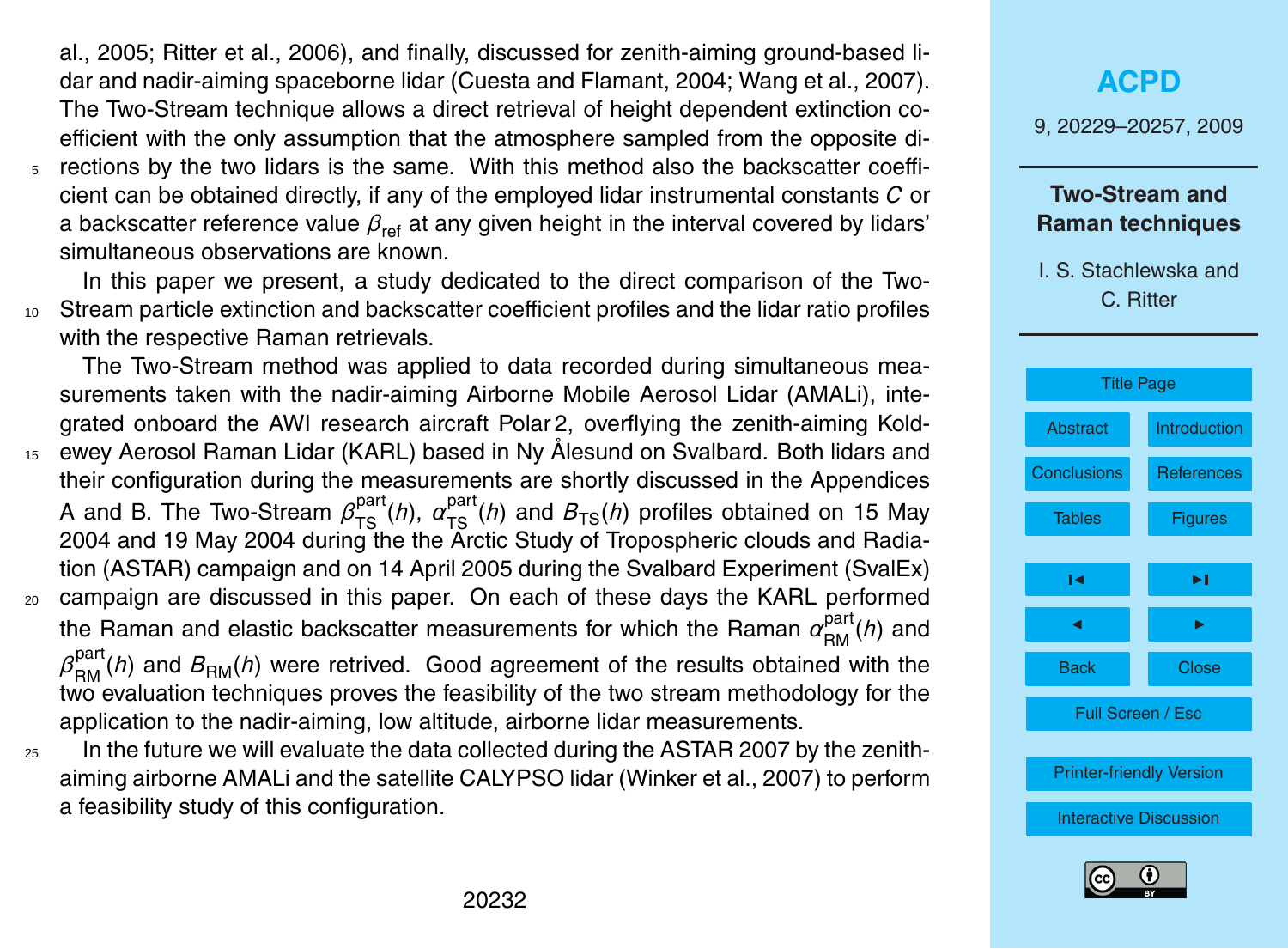## <span id="page-4-0"></span>**2 Theoretical background**

In our case the measuring scheme consists of a zenith-aiming ground based lidar (denoted K) and overflying it at a height  $h_f$  nadir-aiming airborne lidar (denoted A). Assuming that the same air is probed when the airborne lidar overflies the ground <sup>5</sup> based lidar, both systems perceive this same air differently; the ground based system with density decreasing with height and vice versa for the airborne instrument. This ensures mathematically independent information content in both lidar equations.

The elastic lidar equation describes the received signal as a function of the atmospheric and system parameters, whereby assumptions of quasi-monochromatic co-<sup>10</sup> herent emitted laser light and instantaneous elastic or inelastic scattering are taken [i](#page-22-0)nto account, while processes of multiple scattering of light are being neglected [\(Ko](#page-22-0)[valev and Eichinger,](#page-22-0) [2004\)](#page-22-0). The lidar equation is usually used in a form of the range corrected signal *S*(*h*), obtained by multiplication of the detected signal with the squared range vector. The ground based lidar equation can be written as in Eq. (1) and airborne

<sup>15</sup> lidar equations as in Eq. (2).

$$
S_K(h) = P_K(h)h^2 = C_K \beta(h)T_{[0,h]}^2(h)
$$
\n(1)

$$
S_A(h) = P_A(h)(h_f - h)^2 = C_A \beta(h) T_{[h_f, h]}^2(h)
$$
\n(2)

The *h* denotes the distance between lidar and target particles or molecules, the *P* (*h*) intensity of the detected backscattered signal at a time *t*=2*h/c*, the *C* lidar instrumen- $_{{\rm 20}}$  tal constant, and the  $\beta(h)\text{=}\beta^{\text{mol}}(h)\text{+}\beta^{\text{part}}(h)$  is the total backscatter coefficient, due to molecules and particles present at the height *h*. The last term *T* describes the atmospheric transmittance (Eq. 3) between the ground based or airborne lidar and the height *h*.

$$
\mathcal{T}(h,\lambda) = \exp\left(-\int_{h_0}^h \alpha\left(\tilde{h},\lambda\right) d\tilde{h}\right)
$$

9, 20229–20257, 2009

## **Two-Stream and Raman techniques**

I. S. Stachlewska and C. Ritter





(3)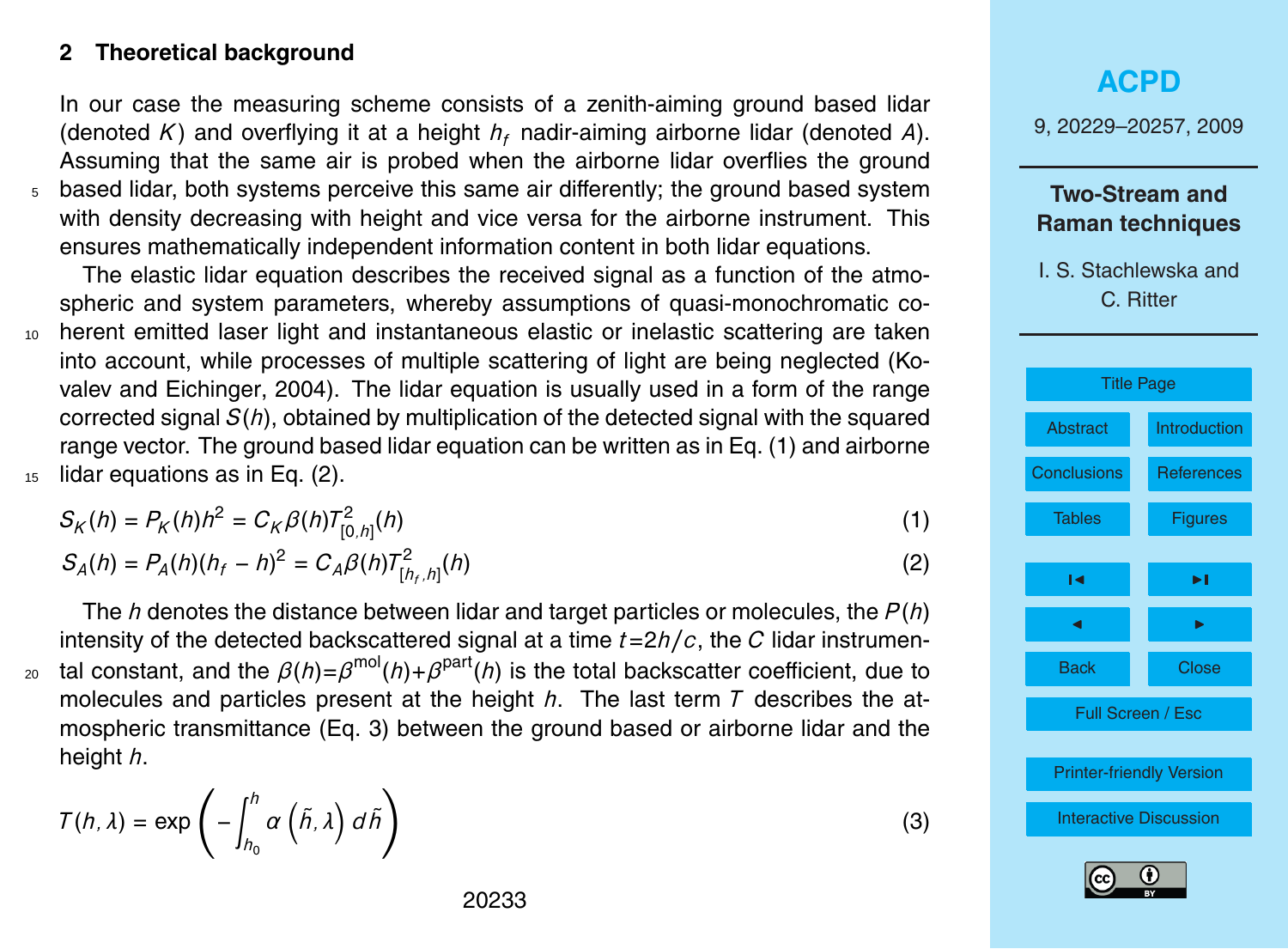<span id="page-5-0"></span>The  $\alpha_{TS}(h) = \alpha_{\rm scat}^{\rm mol}(h) + \alpha_{\rm scat}^{\rm part}(h) + \alpha_{\rm abs}^{\rm mol}(h) + \alpha_{\rm abs}^{\rm part}(h)$  is the total extinction coefficients depending on the total number of molecules and particles scattering and/or absorbing the laser light at the height *h*.

In the Two-Stream approach we are dealing with the simultaneous equation system 5 which has four unknowns (two unknown lidar instrumental constants  $C_K$  and  $C_A$  and unknown  $\alpha$  and  $\beta$  coefficients). By dividing Eq. [\(2\)](#page-4-0) by Eq. [\(1\)](#page-4-0) the backscatter coefficients terms are eliminated and an expression for the height dependent extinction coefficient can be obtained (Eq. 4). Obtained this way  $\alpha_{TS}(h)$  does not require any a priori assumption or further calibration and normalisation.

$$
\alpha_{\text{TS}}(h) = \frac{1}{4} \cdot \frac{d}{d \, h} \left( \ln \left( \frac{S_A(h)}{S_K(h)} \right) \right) \tag{4}
$$

Note that after the successful retrieval of the extinction coefficient the atmospheric transmittance can be obtained, and, hence, the ratio between both lidar instrumental constants  $\frac{C_A}{C_K}$  is known by division of Eq. [\(2\)](#page-4-0) by Eq. [\(1\)](#page-4-0). The  $C_A$  and  $C_K$  can be estimated directly from the Eqs. [\(1\)](#page-4-0) and [\(2\)](#page-4-0) if at any height within the Two-Stream ap-<sup>15</sup> plication range there is avaliable additional information on  $β_{ref}$  (known for aerosol free range in the hight Troposphere) or the lidar  $B(h)$  (known  $B_{\text{Ci}}$  for Cirrus clouds).

An assumption, that exactly the same air parcels are probed by both lidars during overflights implies, that there exists only one representative profile of *α*(*h*) and *β*(*h*) for the sampled air. Therefore the knowledge of any of the lidar instrumental constants  $20 \, C_K$  or  $C_A$  allows for a direct calculation of the backscatter profile from Eqs. [\(1\)](#page-4-0) or [\(2\)](#page-4-0), respectively. Alternatively, the backscatter profiles can be derived from the Two-Stream approach by multiplying Eq. [\(1\)](#page-4-0) by Eq. [\(2\)](#page-4-0).

#### **3 Experimental results**

The applicability of the Two-Stream method depends critically on the constraint that <sup>25</sup> both lidars probe into the same air masses. The best matching periods for the over-

# **[ACPD](http://www.atmos-chem-phys-discuss.net)**

9, 20229–20257, 2009

## **Two-Stream and Raman techniques**



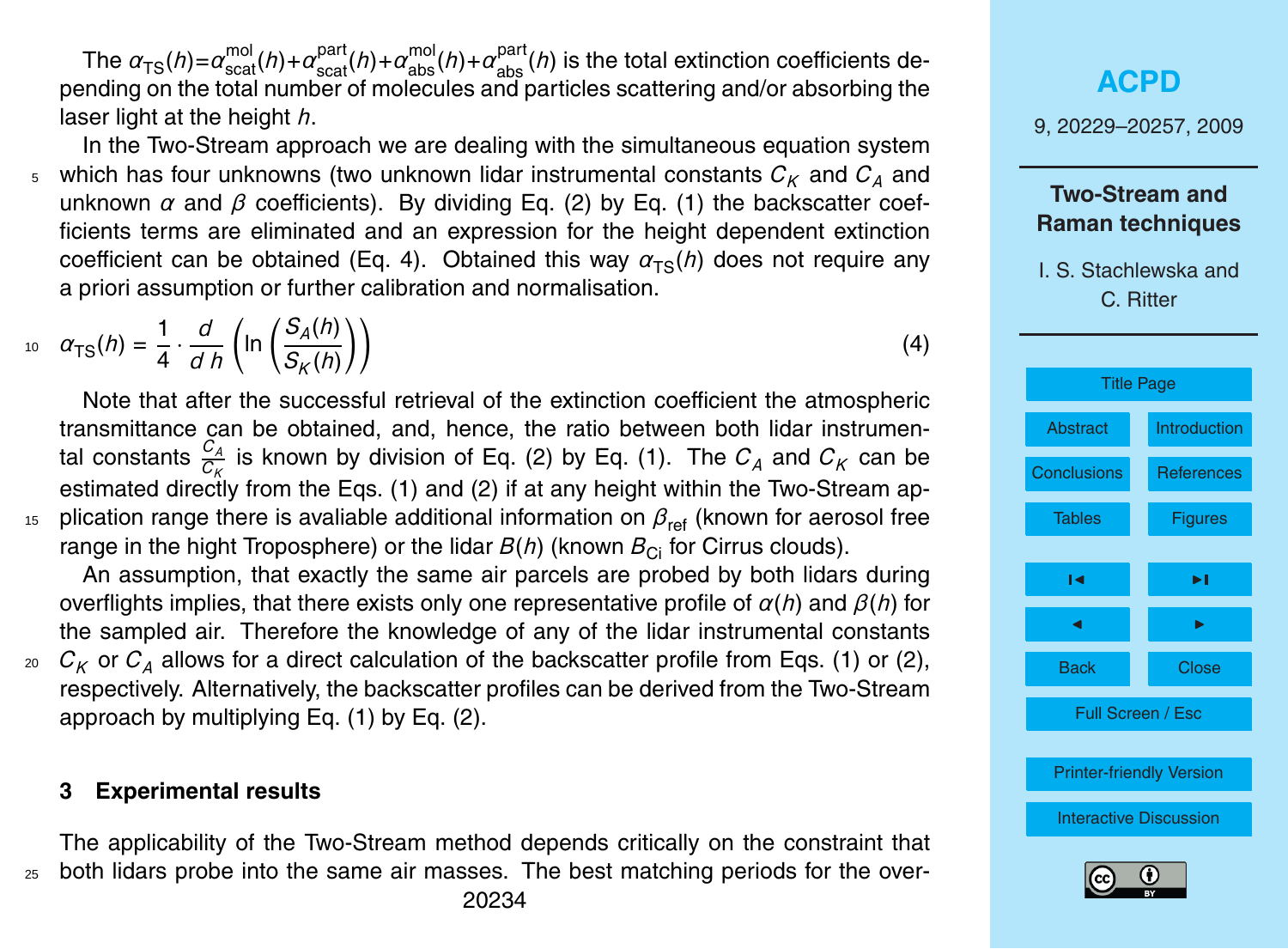<span id="page-6-0"></span>flights were found by correlating the measured signals [\(Ritter et al.,](#page-22-0) [2006\)](#page-22-0). This was done by constructing a correlation map between both lidars' data sets corresponding to the time of the overflight. For all data sets at times *t<sup>i</sup>* , *t<sup>j</sup>* the correlation coefficient was calculated accordingly to Eq. (5) in which extinction cefficient was obtained with <sup>5</sup> assumption of a constant lidar ratio (*B*=30) using standard Klett-Fernald-Sasano inversion.

$$
CC_{i,j} := \text{corr}\left\langle S_A(h,t_i)\cdot \exp\left(+2\int \alpha(h)\right), S_K(h,t_j)\cdot \exp\left(-2\int \alpha(h)\right)\right\rangle
$$
 (5)

The choice of *B* influenced the values of the correlation coefficients but it did not have an effect on their relative minima and maxima. Moreover, if one lidar recorded <sup>10</sup> clouds or aerosol layers at another altitude than the other lidar (typical situation near the coastline) it was easily detected as a shift in the data sets.

For all days under consideration the data sets at times providing the absolute maximum of the correlation coefficient have been selected for the evaluation. As a result more range than required by constraints of each lidar's geometrical compression was <sup>15</sup> excluded for calculation (different air masses directly above the station and directly below the aircraft due to the aircraft's flightpath).

Both data sets were averaged over 60 m in altitude. Shortest possible temporal averaging providing sufficient SNR was applied: 10 min for the ground-based system and 8 min for the airborne lidar. The  $\alpha_{TS}(h)$  profiles were derived directly from Eq. [\(4\)](#page-5-0) <sup>20</sup> without any noise-treatment, as the extinction coefficient retrieval is methematically an ill-posed problem and even slight noise filtering can sevearly influence the inversion result [\(Pornsawad,](#page-22-0) [2008\)](#page-22-0). Smoothing was applied only to already calculated  $\alpha_{TS}(h)$  by a running mean of 300 m.

The Rayleigh extinction *α* mol(*h*) and backscatter *β* mol(*h*) profiles due to the exis-<sup>25</sup> tence of the molecules in the probed atmosphere were calculated from temperature and pressure profiles measured by daily radiosonde launches at the Koldewey Station in Ny Alesund. These were substracted (Rayleigh calibration) from the total  $\alpha(h)$  and  $\beta(h)$  profiles to obtain the particle  $\alpha^{\text{part}}(h)$  and  $\beta^{\text{part}}(h)$  profiles. The same substraction 20235

# **[ACPD](http://www.atmos-chem-phys-discuss.net)**

9, 20229–20257, 2009

## **Two-Stream and Raman techniques**



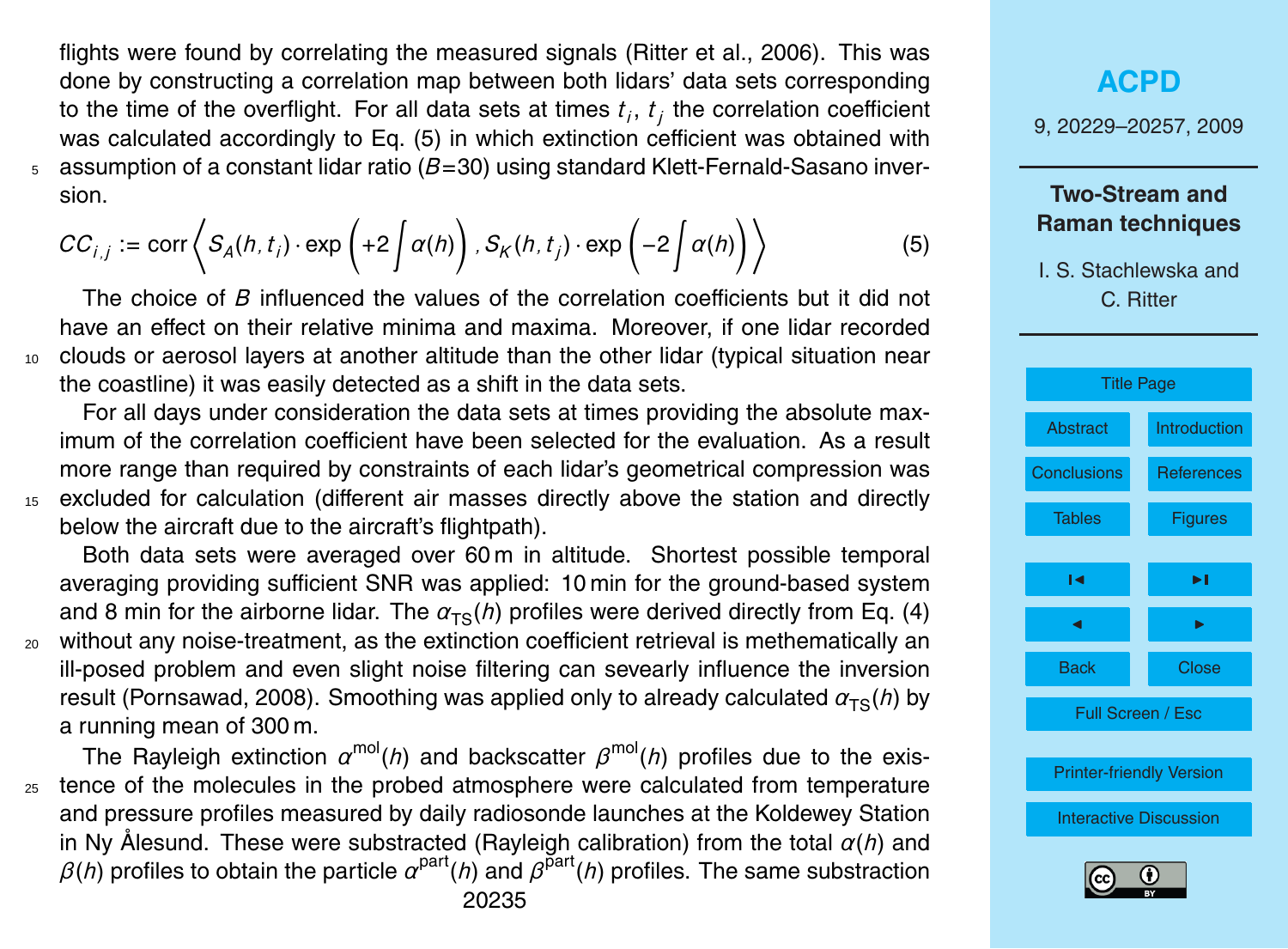<span id="page-7-0"></span>procedure was applied for the two-stream, the Raman, and the Klett-Fernald-Sasano approach.

The absorption contribution at 532 nm (mostly due to ozone) is negligible in the Arctic troposphere and thus was not considered in this analysis.

- $_5$  The particle optical depth calculated with the Two-Stream approach, i.e.  $\tau^{\text{part}}_{\text{TS}}$ , was obtained by integration of the  $\alpha_{\text{TS}}^{\text{part}}$  profiles over the range interval avaliable for the Two-Stream application, which was estimated using the correlation algorithm applied prior to the evaluation (Eq. [5\)](#page-6-0).
- Information on the particle optical depth of the whole atmosphere  $\tau_\mathsf{sun}^\mathsf{part}$  was obtained <sup>10</sup> from almost simultaneous measurements using the multi-channel Spectrophotometer SP1A-14 (Dr. Schulz & Partner, Buckow, Germany). Instrument's measuring range covers UV, VIS and IR light spectrum, where 8 channels are selected accordingly to the WMO/1983 recommendation and VDI 3786/10/3/ recommendation (368, 412, 500, 600, 675, 778, 862, 1024 nm) and 10 are additional (353, 389, 450, 532, 760, 911, <sup>15</sup> 946, 967, 1045, 1064 nm). A full measuring cycle, i.e. collecting and storing the data of 18 channels and calling up the next cycle, is taken within 8 s. Calibration is
- performed with artifical radiation sources at the optical laboratory using the Leiterer calibrating method [Leiterer et al.](#page-22-0) [\(1985\)](#page-22-0) or during a field experiment using the Langleyextrapolation method. The latter one must be performed in a case of cloud absence
- <sup>20</sup> along the optical path and extremely low variations in the planetary boundary layer, conditions often occuring under a very clear air conditions in the polar regions. For the analyses discussed in this paper we used the spectrophotometer measurements taken at the 532 nm channel.

For intercomparisons the particle optical depth obtained within the avaliable Two- $_{25}$  Stream range  $\tau^{\rm part}_{\rm TS}$  (lower troposphere), the sunphotometer's particle optical depth  $\tau^{\rm part}_{\rm sun}$ (whole atmosphere), and the tropospheric particle optical depth  $\tau_{\mathsf{KFS}}^{\mathsf{part}}$  (almost whole troposphere) was integrated from  $\alpha_{\rm KFS}^{\rm part}$  over avaliable range of the KARL's standard elastic Klett-Fernald-Sasano retrieval.

# **[ACPD](http://www.atmos-chem-phys-discuss.net)** 9, 20229–20257, 2009 **Two-Stream and**

# **Raman techniques**



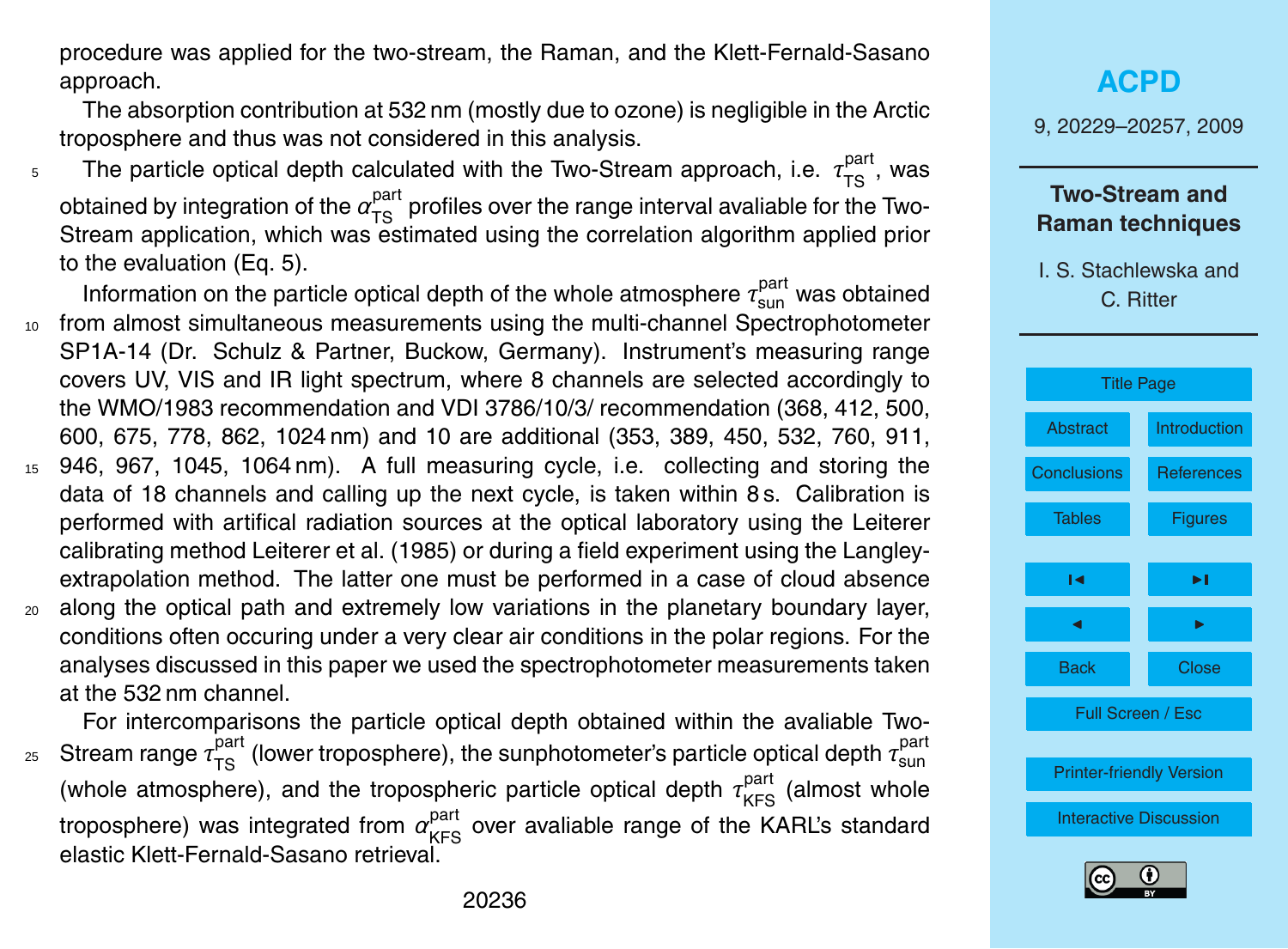Note that we took the lowest  $\tau_{\text{sun}}^{\text{part}}$  value (corresponding to the highest Ångstrøm exponent) for times with the lowest Cirrus contamination in the upper troposphere. In this case a 10% error of  $\tau^{\text{part}}_{\text{sun}}$ =0.1 gives rise to an error of approximately 2% in the aerosol extinction.

 $5$  The ground based lidar instrumental constant  $C_K$  was estimated in the aerosol-free calibration range between 10 to 12 km with constraint on the best match of the  $\tau_\mathsf{KFS}^\mathsf{part}$ ,  $\tau_{\text{TS}}^{\text{part}}$  and  $\tau_{\text{sun}}^{\text{part}}$  values by using a calculation chain described in Appendix C.

For 15 May 2004 the best agreement of the  $\tau_{\rm KFS}^{\rm part}$ ,  $\tau_{\rm TS}^{\rm part}$  and  $\tau_{\rm sun}^{\rm part}$  values was found for a reference value  $β_{\text{ref}}^{\text{part}} = 0.3(\pm 0.05)·β^{\text{mol}}$  resulting in a lidar constant  $c_{\textit{K}}$ =1.65(±0.1)×10<sup>14</sup> mV m<sup>3</sup> sr. For the same conditions on 19 May 2004 signifi-

- cantly higher value  $C_K$ =2.03(±0.1)×10<sup>14</sup> mV m<sup>3</sup> sr was obtained (due to implementation of a new flashlamp in the KARL's hardward and an increase of temperature in the laser room). For the data of 14 April 2005 best agreement was obtained for  $\beta_{\sf ref}^{\sf part}$ =0.2(±0.05)· $\beta^{\sf mol}$  resulting in a lidar constant  $C_K$ =1.65(±0.1)×10<sup>14</sup> mV m<sup>3</sup> sr.
- <sup>15</sup> With obtained for each day  $C_K$  and  $a_{TS}^{part}(h)$  also the Two-Stream  $β_{TS}^{part}(h)$  profiles were derived directly from Eq. [\(1\)](#page-4-0). Then the airborne lidar instrumental constant *C<sup>A</sup>* was obtained from Eq. [\(2\)](#page-4-0). The  $C_A^{}\text{=}$ 1.43( $\text{\pm}$ 0.1) $\times$ 10<sup>13</sup> mV m $^3$  sr was calculated on 15 May 2004 and 19 May 2004. On 14 Apri 2005 it was  $C_A{=}3.8(\pm0.1){\times}10^{13}$  mV m $^3$  sr (due to a setting of 50 V higher PMT voltage).
- $\alpha$  The Two-Stream  $\alpha_{TS}^{part}(h)$ ,  $\beta_{TS}^{part}(h)$  and  $B_{TS}(h)$  aerosol profiles derived at 532 nm were compared with respective profiles derived using standard method for the Raman KARL's returns. The Raman  $\alpha^{\text{part}}_{\text{RM}}(\textit{h})$  profiles were derived from the inelastic scattering lidar equation for 607 nm, and Raman  $\beta^{\text{part}}_{\text{RM}}(\mathit{h})$  profiles were calculated from the ratio of 532 nm and 607 nm with mentioned  $β_{\text{ref}}^{\text{part}}$ , for consistency. The Raman evaluation was <sup>25</sup> performed with a 20 min integration in time to assure sufficient SNR and similarily to the Two-Stream case only retrived  $\alpha_{\sf RM}^{\sf part}(\mathit{h})$  profiles were smoothed by a running mean

# **[ACPD](http://www.atmos-chem-phys-discuss.net)**

9, 20229–20257, 2009

### **Two-Stream and Raman techniques**



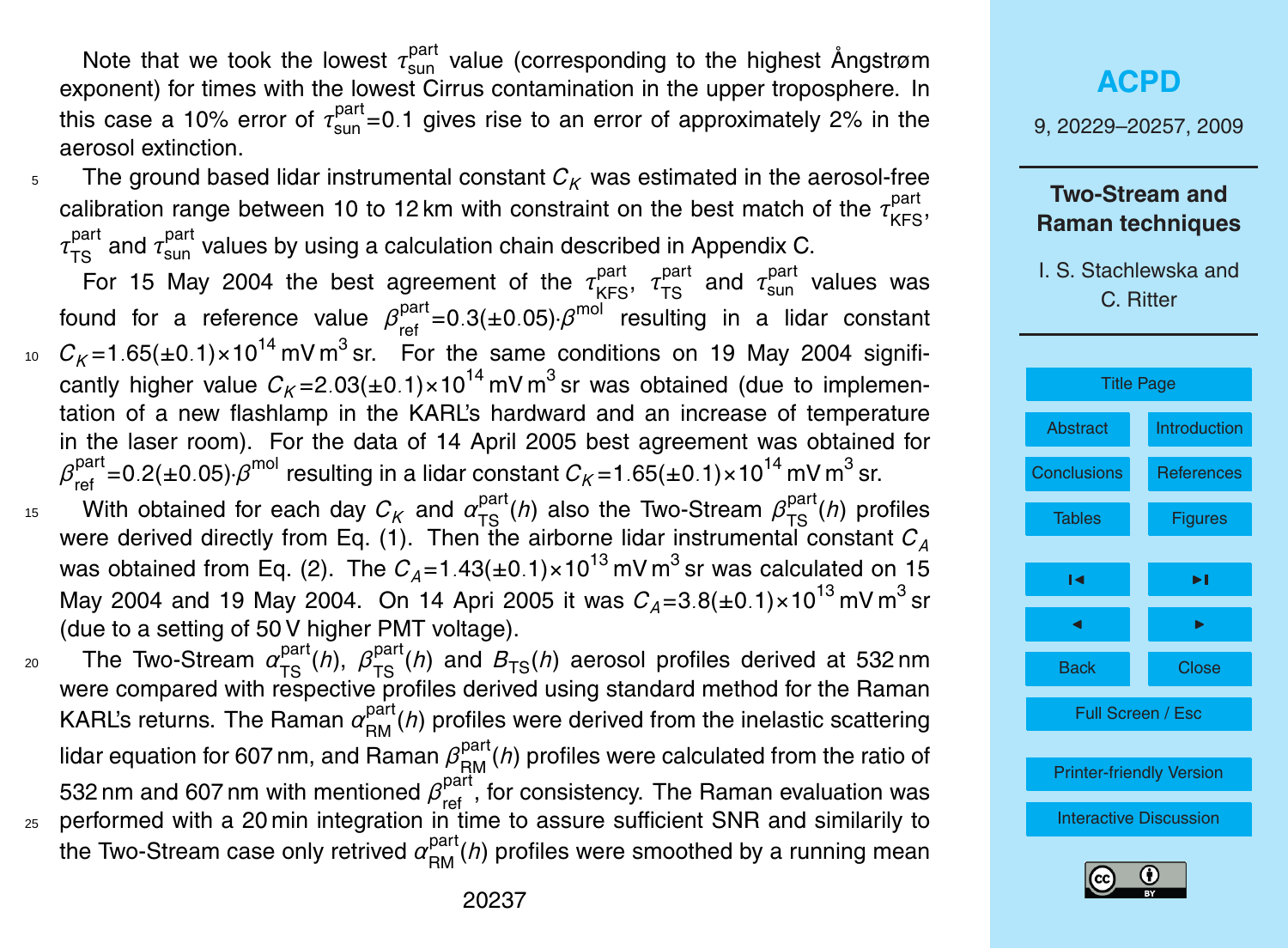<span id="page-9-0"></span>of 300 m.

The Two-Stream profiles (solid lines) and the Raman profiles (dashed lines) for three days under consideration are presented in Figs. [1,](#page-24-0) [2](#page-25-0) and [3.](#page-26-0)

- For 15 May 2004 (Fig. [1\)](#page-24-0) the Two-Stream method was applied to data recorded <sup>5</sup> around 10:00 UT in a height interval between 635 and 2435 m. Two aerosol layers of strongly enhanced particle extinction and lidar ratio, indiscernible in the particle backscatter, are clearly visible in the two-sream as well as in the Raman retrievals. The upper layer with a maximum at 1800 m in the Two-Stream  $\alpha_{\text{TS}}^{\text{part}}(\textit{h})$  profile has one at a 100 m lower altitude in the Raman  $\alpha_{\mathsf{RM}}^{\mathsf{part}}(h)$  profile. The lower layer has a max-<sup>10</sup> imum at around 900 m for both retrievals with higher particle extinction values in the Two-Stream profile. The particle optical depth calculated from the Two-Stream interval  $\tau_{\rm TS}^{\rm part}$  sums up to 0.064, mainly due to contribution from mentioned layers. The sunphotometer particle optical depth  $\tau_\mathsf{sun}^\mathsf{part}$  measured at 10:00 UT in Ny Ålesund was 0.095 for 532 nm. The radiosonde ascent at 11:00 UT in Ny Ålesund confirmed the existence of 15 two inversion layers. One at the altitude of 1200 m characterised by the temperature gradient of <sup>∆</sup>*T*inv=0*.*014◦C m−<sup>1</sup> and the humidity gradient of <sup>∆</sup>*RH*inv=0*.*264% m−<sup>1</sup> ). The second layer was found at 1800 m with ∆*T*<sub>inv</sub>=0.01°C m<sup>−1</sup> and ∆*RH*<sub>inv</sub>=0.525% m<sup>−1</sup>. During this measurement AMAli and KARL recorded volume depolarisation below 5% at 532 nm. The calculations of backward trajectories performed with the NOAA Hysplit
- <sup>20</sup> Model [\(Draxler and Rolph,](#page-21-0) [2003\)](#page-21-0) suggest, that the air remained isolated in the Arctic for at least 6 d. Apart from these two humid layers the air was very clean with particle extinction background values around 1*.*5×10−<sup>5</sup> m −1 and a lidar ratio around 20 sr, values characterising for the clean Arctic air.

For the 19 May 2004 (Fig. [2\)](#page-25-0) data in a height interval between 815 and 2075 m at <sup>25</sup> around 09:35 UT were analysed. Obtained retrievals coincide well with small deviations only at around 1800 m. Here again a layer of enhanced particle extinction and lidar ratio around 80 sr is visible. On this day even lower values of the particle backscatter were observed. Apart from the layer, the air appears clean, similarly to the previous day.

## **[ACPD](http://www.atmos-chem-phys-discuss.net)**

9, 20229–20257, 2009

### **Two-Stream and Raman techniques**



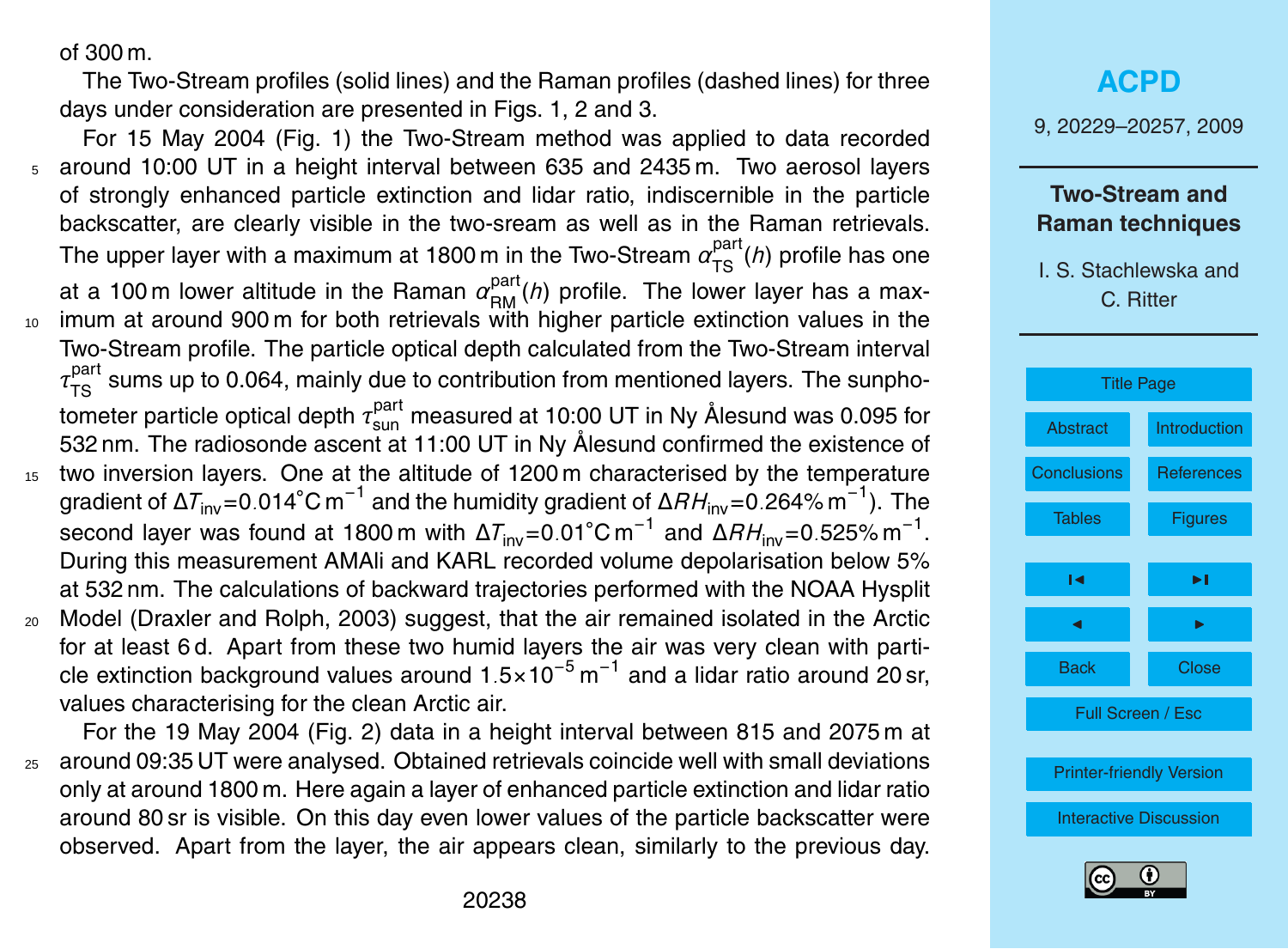The  $\tau_{\rm TS}^{\rm part}$  was 0.02 and measured at 10:00 UT on that day  $\tau_{\rm sun}^{\rm part}$  was 0.11 for 532 nm. Released at 11:00 UT radiosonde recorded a layer at 1800 m with  $ΔT<sub>inv</sub>=0.012°C m<sup>-1</sup>$ and <sup>∆</sup>*RH*inv=0*.*14% m−<sup>1</sup> . Both lidars again measured very low volume depolarisation at 532 nm. According to backtrajectories, the air streaked the coastline of north-western  $5$  Sibiria 3d prior to its arrival in Ny Ålesund.

On 14 April 2005 (Fig. [3\)](#page-26-0) a height interval between 660 and 2640 m at around 14:45 UT show strongly enhanced  $\beta^{\text{part}}(h)$ ,  $\alpha^{\text{part}}(h)$  and  $B(h)$  profiles (if these are compered with both previous days). The lowest values of the particle extinction are around 0.3×10<sup>-4</sup> m<sup>-1</sup> corresponding to the maximum of the measured values on 19 <sup>10</sup> May 2004. Likewise, the values of the backscatter are much higher then previously varying between 1-2.2×10<sup>-6</sup> m<sup>-1</sup> sr<sup>-1</sup>. The lidar ratio varies around 34 sr sugesting slightly polluted Arctic atmosphere. The  $\tau^{\text{part}}_{\text{TS}}$  sums up to 0.076 and the sunphotometer measurement at 14:45 UT recorded  $\tau_\mathsf{sun}^\mathsf{part}$  of 0.084 for 532 nm. At the time corresponding to the evaluation there was no evidence of Cirrus or subvisible clouds in the upper

- 15 troposphere it in the KARL's signals. Neither KARL nor AMALi recorded significant depolarisation signature at 532 nm. The radiosonde ascent at 12:30 UT recorded a very weak inversion layer at 700 m with <sup>∆</sup>*T*inv=0*.*005◦C m−<sup>1</sup> and <sup>∆</sup>*RH*inv=0*.*066% m−<sup>1</sup> , and no evidence of existence of inversions up to the tropopause. The decrease of temperature and relative humidity droping from 50% at 700 m to its minimum of 22% at <sup>20</sup> about 2000 m and rising again to reach 28% at 2500 m shows similarities with the par-
- ticle extinction profile. The backtrajectories indicated uniform strait transport form the industrial part of Siberia likely for an Arctic Haze event.

#### **3.1 Error analysis**

The error analysis for the Two-Stream  $\alpha_{TS}^{part}(h)$  and  $\beta_{TS}^{part}(h)$  profiles was performed  $25$  according to error propagation. The SNR was determined for each lidar signal  $P(h)$ with consideration of a height independent electronic noise  $\mu$  and a photon noise for the calculation of a height dependent error  $E(h)$ = $\lambda \sqrt{P(h)}$ + $\mu$ . The electronic noise  $\mu$ 20239

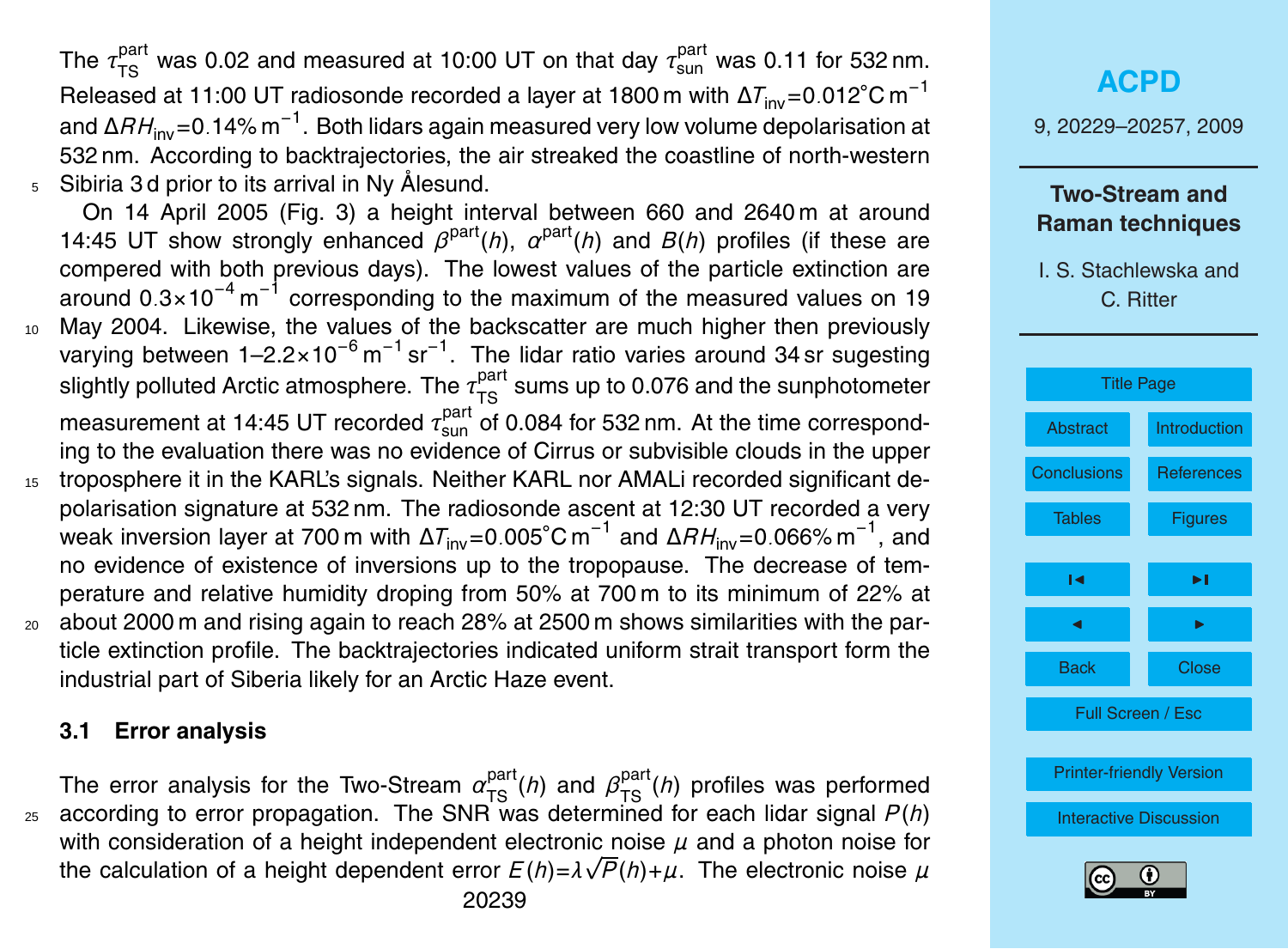was estimated out of the background corrected raw data at the range where no laser light influenced the signals, i.e. for KARL at an altitude interval between 60 and 120 km, and for AMALi in a pretrigger range of 400 m width. The values for *λ* were estimated from altitude intervals with constant aerosol load where variations in the lidar profiles

<sup>5</sup> on a scale of individual height increments were assumed to be caused purely by noise, i.e. for KARL in the lower stratosphere and for AMALi in the layers which showed the least height dependent particle contamination in the  $\alpha_{\rm{TS}}^{\rm{part}}(\hbar)$  and  $\beta_{\rm{TS}}^{\rm{part}}(\hbar)$  profiles. This caused an overestimation of the noise in the airborne lidar signals when the variability of aerosol in the chosen range interval was present and, hence, a lower limit of the <sup>10</sup> SNR of the airborne lidar was considered.

The molecular extinction and backscatter coefficients  $\alpha^{\rm mol}(h)$  and  $\beta^{\rm mol}(h)$  necessary for the Rayleigh calibration were calculated from radiosondes profiling. The error in the air density was estimated to be at most 2% for the time difference within two hours with respect to the Two-Stream calculation time. With this assumption approximatlely 10%  $\sigma$  of the errors in the particle extinction and backscatter coefficients  $\alpha^{\text{part}}(h)$  and  $\beta^{\text{part}}(h)$ for both the Two-Stream and Raman approach are caused by possible air density fluc-

tuations. Errors caused by neglecting the absorbtion due to trace gases and multiple scattering were not concidered.

<sup>20</sup> Figure [4](#page-27-0) shows the result of the error analysis for the Two-Stream cases, where the SNR at 532 nm channel for both lidars and the corresponding errors of the Two-Stream  $\alpha_{\text{TS}}^{\text{part}}(h)$  and  $\beta_{\text{TS}}^{\text{part}}(h)$  are given. The higher SNR for the AMALi on 14 April 2005 was caused by higher PMT voltage for the aquisition on that day. The errors of  $a_{\text{TS}}^{\text{part}}(h)$  do not show a pronounced height dependence. In the Two-Stream approach <sup>25</sup> both lidar signals havean opposite gradient of the SNR, which is a clear advantage over evaluation schemes with only one lidar. For the investigated cases the error of the Two-Stream particle extinction is below  $\sigma^\text{TS}_\text{ext}$ =2×10<sup>−6</sup> m<sup>−1</sup>.

Figure [5](#page-28-0) gives an estimation of SNR at KARL's 607 nm  $N_2$  channel, and errors of the Raman retrived  $\alpha_{\rm RM}^{\rm part}(\hbar)$  and  $\beta_{\rm RM}^{\rm part}(\hbar)$ . As the SNR declines significantly with altitude



[Printer-friendly Version](http://www.atmos-chem-phys-discuss.net/9/20229/2009/acpd-9-20229-2009-print.pdf)

[Interactive Discussion](http://www.atmos-chem-phys-discuss.net/9/20229/2009/acpd-9-20229-2009-discussion.html)

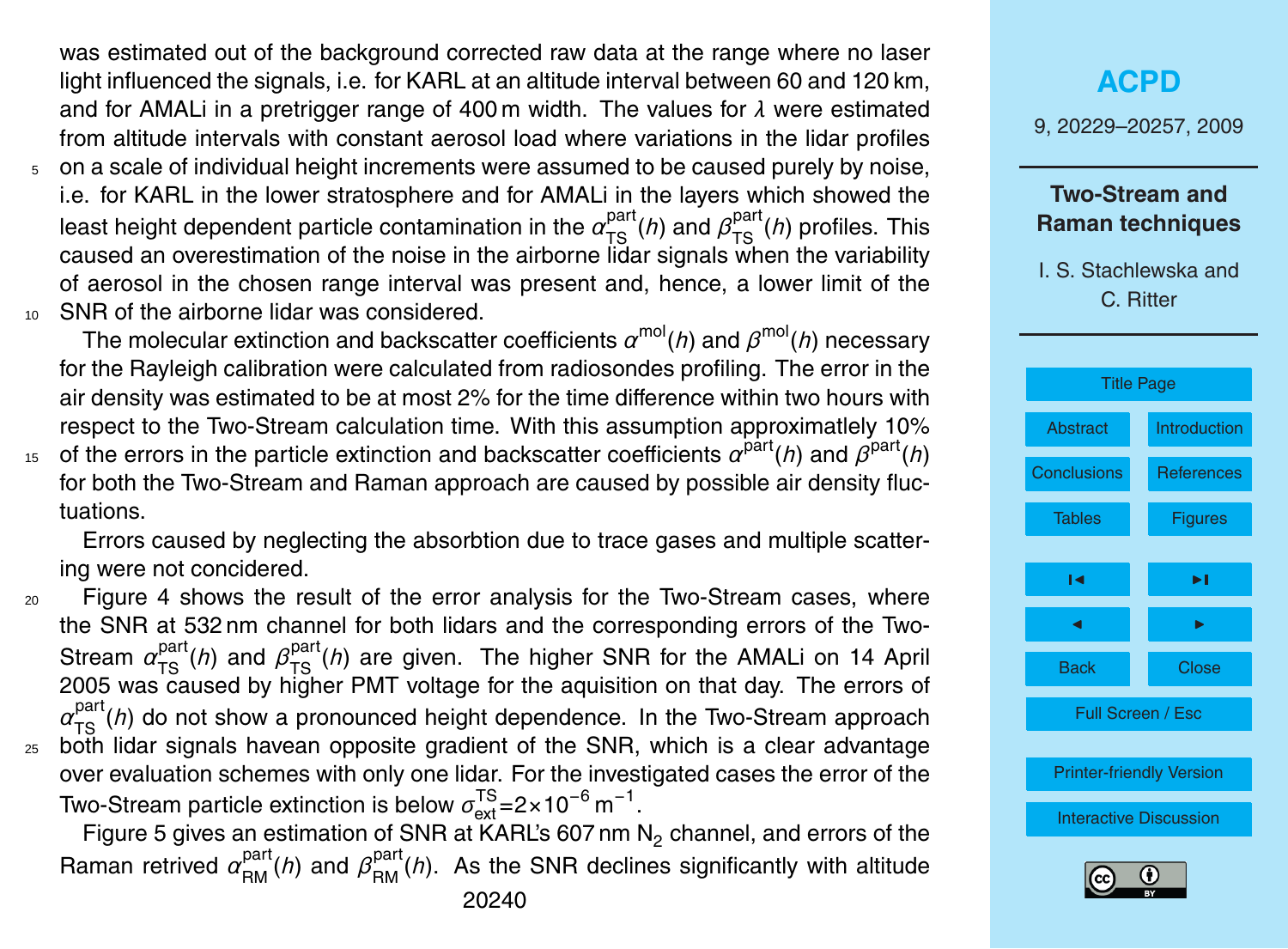the error increases accordingly. In the case of the data presented here, the error of the Raman particle extinction  $\sigma^\mathsf{RM}_\mathsf{ext}$  is almost 10 times higher than the corresponding Two-Stream approach error  $\sigma_\mathrm{ext}^\mathrm{TS}$ .

The error of the Two-Stream  $\beta_{TS}^{part}(h)$  depends almost entirely on the error of the  $5$  found lidar constants. According to applied constrains the  $C_K$  was obtained with 5% insecurity which resulted in an accuracy of the backscatter coefficient below  $\sigma_{\rm bsc}^{\rm TS}$ =2×10<sup>-7</sup> m<sup>-1</sup> sr<sup>-1</sup>. Any possible errors in the determination of the extinction do not affect the backscatter retrieval. In contrary to the error of  $\alpha_{\rm TS}^{\rm part}(\hbar)$ , the error of  $\beta_{\rm TS}^{\rm part}$ (*h*) does not decrease with increasing signal strength. This is due to the fact that <sup>10</sup> the contribution in the error of  $β_{TS}^{part}(h)$  due to an insecurity of the range corrected lidar signal *S* is proportional to: ∆*βS*∝ ∆*S* √ *S* . As long as the error in the range corrected lidar signal ∆*S* is almost propotional to the root of the signal, there is no dependence on the error of  $\beta_{\text{TS}}^{\text{part}}(h)$ . The error of the particle backscatter coefficient profiles obtained with in the two-stream and the Raman evaluation are similar for analysed data, as the <sup>15</sup> boundary condition  $β_{ref}$ , necessary in both cases, determines this insecurity.

A thorough error analysis is recommended then applying the Two-Stream method for another important reason. When two not well matching lidar returns are divided by each other the Two-Stream algorithm can produce a physically unrealistic oscillation in the α<sup>part</sup>(*h*) profile. With simple error analisis this problem can be easily addressed; <sup>20</sup> if an amplitude of the mentioned artificial oscillations exceeds a value expected from the error analysis both employed lidar signals do obviously not contain the same atmospheric signal.

#### **4 Discussion**

The applicability of the Two-Stream method depends critically on the constraint that <sup>25</sup> both lidars probe into the same air masses. This constraint is often not fulfilled at the

# **[ACPD](http://www.atmos-chem-phys-discuss.net)** 9, 20229–20257, 2009 **Two-Stream and Raman techniques** I. S. Stachlewska and C. Ritter [Title Page](#page-0-0) [Abstract](#page-1-0) [Introduction](#page-1-0) [Conclusions](#page-15-0) [References](#page-21-0) Tables [Figures](#page-24-0)  $\sim$  J  $\sim$ **J** I I I I Back Close Full Screen / Esc [Printer-friendly Version](http://www.atmos-chem-phys-discuss.net/9/20229/2009/acpd-9-20229-2009-print.pdf) [Interactive Discussion](http://www.atmos-chem-phys-discuss.net/9/20229/2009/acpd-9-20229-2009-discussion.html)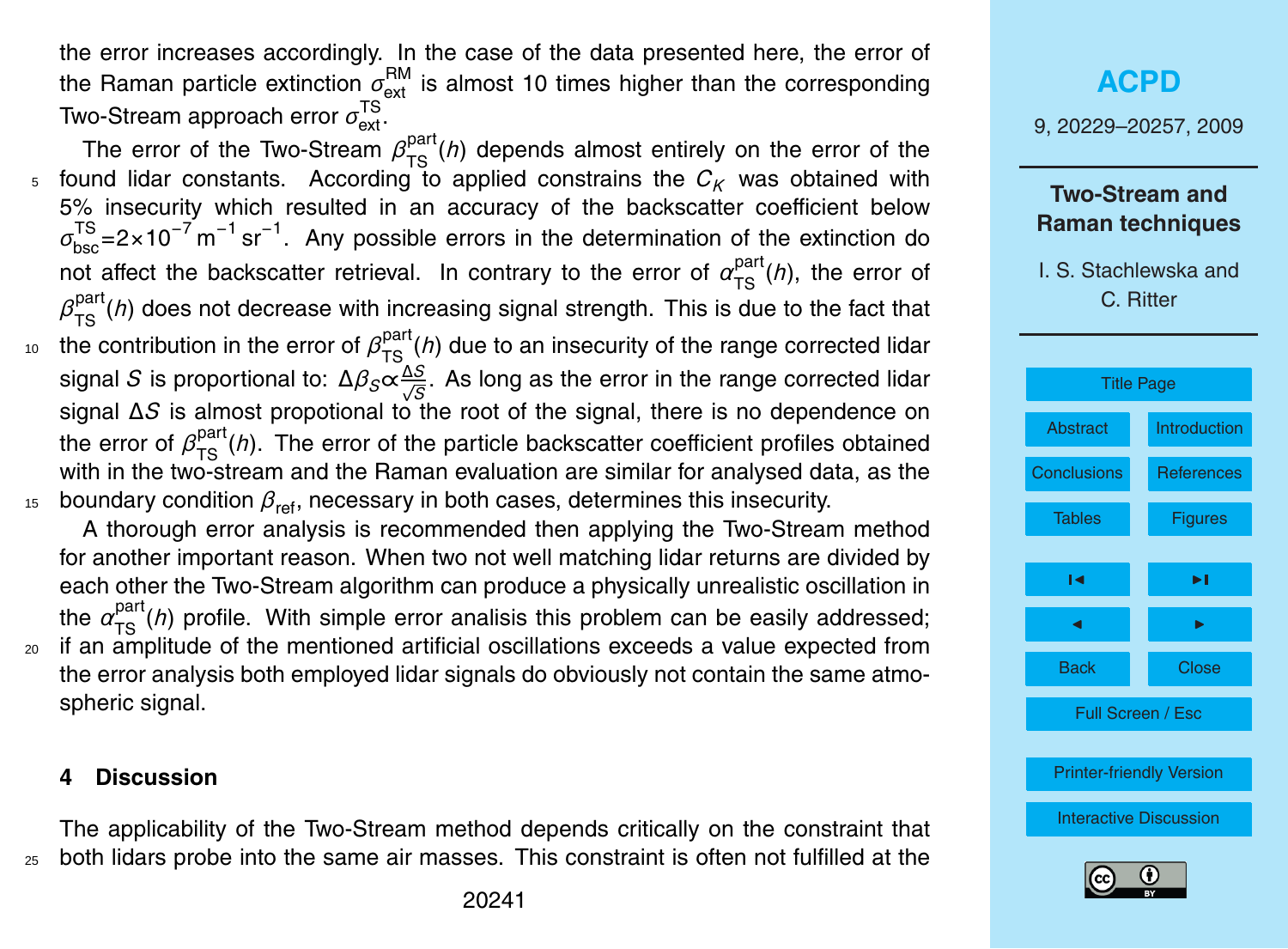Koldewey Station, where the KARL lidar is installed. It is located near the coastline of Kongsfjord, an area rich in local meteorological phenomenona due to the cliffy orography of Svalbard. Additionally, due to their relative movement AMALi and KARL always detect different air masses directly above the station and below the aircraft. Hence,

- <sup>5</sup> for the Two-Stream calculations more height steps than required only by a constraint of geometrical compression of each lidar must be excluded. The retrieval is strongly dependent on each lidars' SNR level. The data must be evaluated to obtain as high as possible SNR for as short as possible spatial and temporal averaging. In our case SNR of at least 100 is required (10 min integration time). The optimal configuration for
- <sup>10</sup> the Two-Stream method employs two lidars with a similar SNR as the particle extinction coefficient retrieval depends on both lidar signals equivalently. To find the most consistent data sets a correlation method was successfully applied.

Obviously the τ<sup>part</sup> obtained from almost simultaneous measurements with a sunphotometer can be compared only roughly with the  $\tau_{\text{TS}}^{\text{part}}$  obtained from the Two-Stream 15 particle extinction profiles, due to the short range of the latter retrieval. Care must also be taken while comparing  $\tau_{\text{sun}}^{\text{part}}$  with  $\tau_{\text{KFS}}^{\text{part}}$  obtained from the standard elastic Klett-Fernald-Sasano inversion applied to KARL<sup>"</sup> data. The zenith-aiming KARL probed generally different air than the sunphotometer, which measured only at a low elevations above the horizon (about 29° at our polar site). In the direct comparison of the τ<sup>part</sup> with

<sub>20</sub> the τ<sub>sun</sub> the latter value can be used only as a rough information. Additionaly, during both campaigns the KARL underestimated signals in the lowermost troposphere (high geometrical compression), which resulted in the underestimation of the  $\tau_{\sf KFS}^{\sf part}$ . Hence, the lidar constant  $C_K$ , necessary to derive directly the Two-Stream  $\beta_{\rm TS}^{\rm part}(\hbar)$ , was obtained using mainly the constrain of  $\tau_\mathsf{KFS}^\mathsf{part}$  matching the  $\tau_\mathsf{TS}^\mathsf{part}$ . At lower latitudes more <sup>25</sup> constraints could have been taken into account, so that an improvement of the retrieval for such cases can be expected.

The Two-Stream  $\alpha_{\rm TS}^{\rm part}(\hbar)$ ,  $\beta_{\rm TS}^{\rm part}(\hbar)$  and  $B_{\rm TS}(\hbar)$  profiles derived from the 532 nm elastic scattering AMALi and KARL signals, were compared with corresponding profiles de-



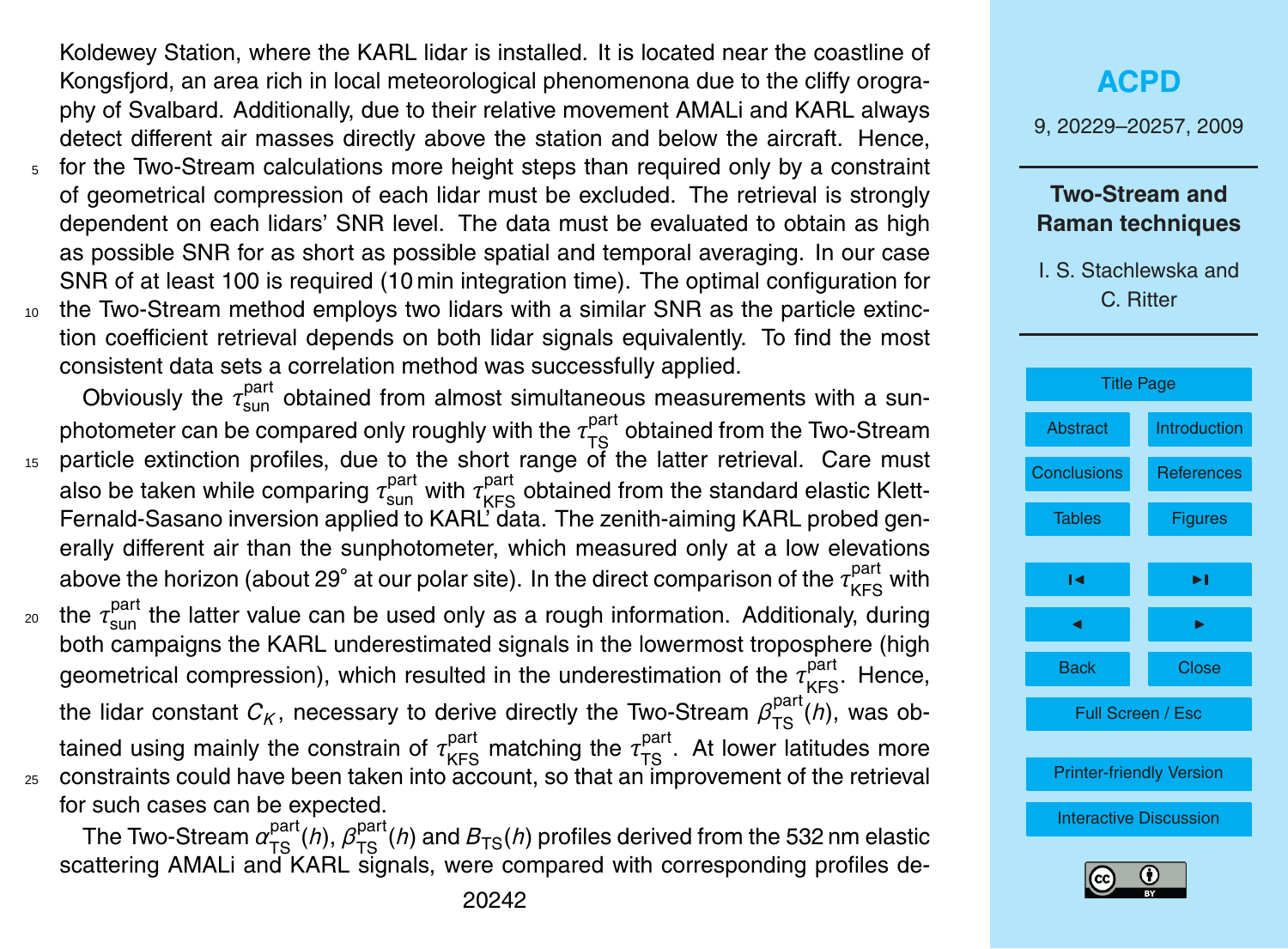<span id="page-14-0"></span>rived for the KARL's Raman returns. The Raman evaluation was done with a minimum of 20 min integration time to assure sufficient SNR, while the Two-Stream retrievals were obtained with roughly 10 min averages. At the same time the error analysis showed, that the Raman  $\alpha_{\text{RM}}^{\text{part}}(h)$  retrievals are obtained with higher errors. Profiles obtained with both techniques (Figs. [1,](#page-24-0) [2,](#page-25-0) and [3\)](#page-26-0) agree well, given mentioned insecurities (Figs. [4](#page-27-0) and [5\)](#page-28-0) with deviations only in the layers of highest particle extinction values. While for 15 May 2004 one might speculate about a slight height shift between the profiles, such a behaviour is not observed on other days. Therefore, we address these deviations partially to noise, with above given error tolerances, and partially to <sup>10</sup> real variations of the atmosphere during the longer intergration of the Raman-shifted lidar profiles.

For both ASTAR 2004 days lidars recorded mainly clear air with the background particle extinction coefficient around 1.5×10<sup>-5</sup> m<sup>-1</sup> and the lidar ratio of 20 sr, i.e. values characteristic for the clean arctic summertime condition. Generaly during ASTAR 2004

- <sup>15</sup> campaign, extremely low contaminations were observed [\(Engvall et al.,](#page-21-0) [2008\)](#page-21-0). The *τ* part sun averaged for the whole campaign was around 0.08 for the 532 nm, which must be at least partially addressed to the existence of Cirrus and subvisible clouds in the upper troposphere. With both methods humid layers were obtained, which can be characterised by enhanced  $\alpha^{\text{part}}(h)$  values, hardly visible in the  $\beta^{\text{part}}(h)$  profiles. This
- <sup>20</sup> once again underlines the necessity to determine backscatter and extinction independently of each other from lidar measurements. The layers retrived on both days at an altitude of about 1800 m (Figs. [1](#page-24-0) and [2\)](#page-25-0) match the inversion layers measured by the radiosonde. Although radiosonde launches took place up to two hours after the overflights we assume, that the inversion layers could not be significantly changed during
- $25$  [t](#page-21-0)his time period, due to prolonged stable weather conditions on these days (Dörnbrack [et al.,](#page-21-0) [2009\)](#page-21-0). The enhanced extinction, together with the high lidar ratios, the high relative humidity and the low volume depolarisation recorded by both instruments on both days suggest that these layers were composed of a very small spherical supercooled water droplets, not unusual in the pristine conditions at the Arctic region [\(Pinto et al.,](#page-22-0)

# **[ACPD](http://www.atmos-chem-phys-discuss.net)** 9, 20229–20257, 2009 **Two-Stream and Raman techniques** I. S. Stachlewska and C. Ritter [Title Page](#page-0-0) [Abstract](#page-1-0) [Introduction](#page-1-0) [Conclusions](#page-15-0) [References](#page-21-0) Tables **[Figures](#page-24-0)**  $\sim$  J  $\sim$ **J** I I I I



Back Close

Full Screen / Esc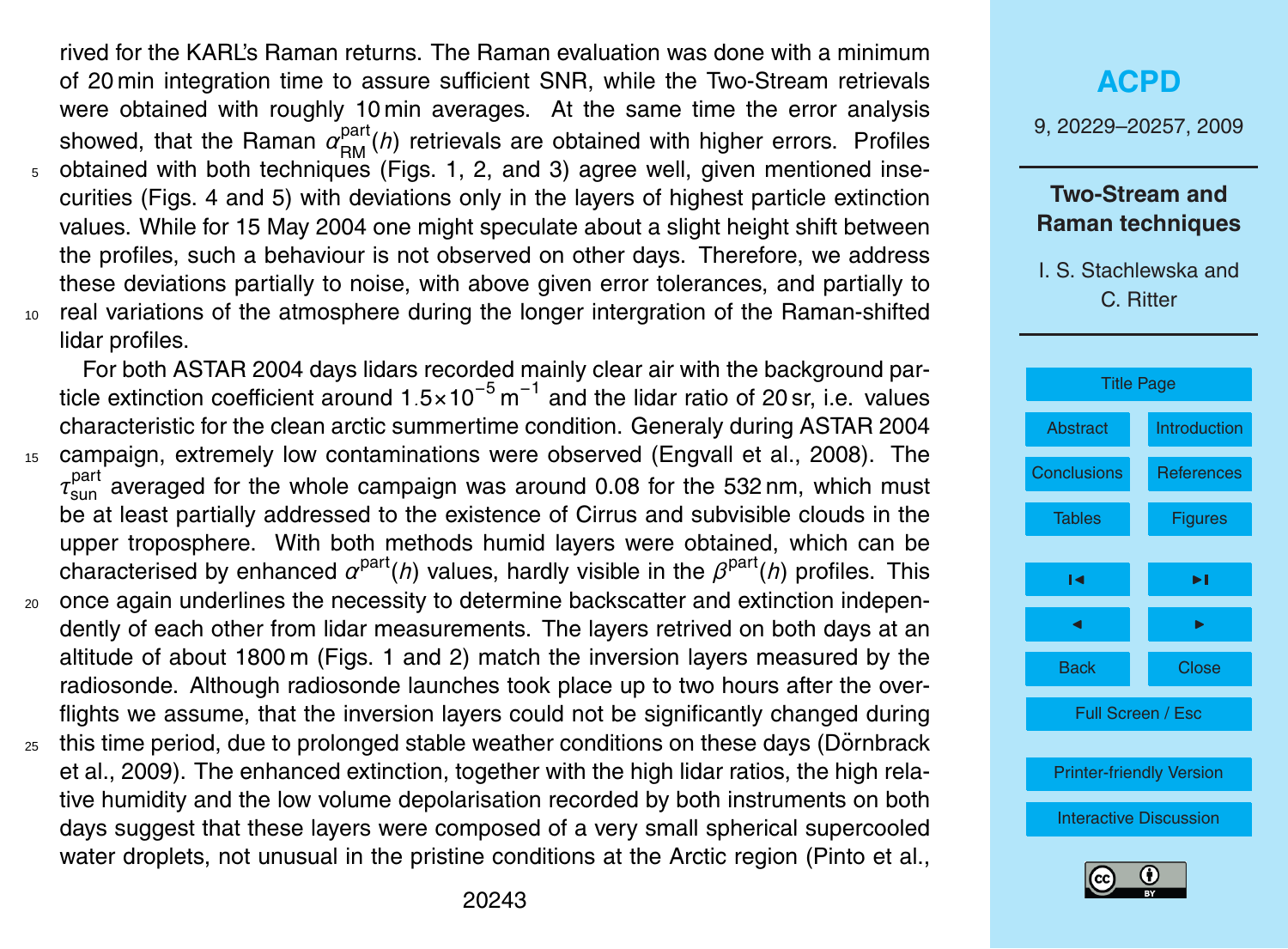<span id="page-15-0"></span>[2001;](#page-22-0) Treff[eisen at al.,](#page-23-0) [2007\)](#page-23-0).

Backward trajectories for 15 May 2004 suggest that the air under consideration remained isolated in the Arctic for at least 6 d and no anthropogenic pollutants could be mixed into these aerosol layers. The backtrajectories of 19 May 2004 passed shortly

- <sup>5</sup> through non-polar regions as the air streaked the coastline of north-western Europe and Sibiria 3d prior to its arrival in Ny Ålesund. Due to the low extinction of this air, significant particle loads could not be taken up and no anthropogenic pollutants were mixed into it. Therefore, a local origin of such humid layers over the Koldewey Station seems more likely than an advection phenomenon. Nearby mountains with an altitude
- $10$  of around 1000 m cause local meteorological disturbances at the site (Dörnbrack et al., [2009\)](#page-21-0).

On 14 April 2005 a very local source of contaminations with CO,  $NO<sub>2</sub>$  and  $SO<sub>2</sub>$ from the coal mining village in Barentsburg on Svalbard was possible. However, the backtrajectories indicate an uniform long-range transport over mid-continental area of

- <sup>15</sup> Yenisey and Lena Delta where the soot particles can be expected in anthropogenicly contaminater air. This, together with obtained enhanced values of particle extinction and backscatter coefficients accompaning by the slowly varying lidar ratio around 34 sr (significantly higher than value typical for clean Arctic air of around 20 sr), the low humidity verying between 25–35%, and low volume depolarisation (below 10%) indicate
- <sup>20</sup> occurrence of a weak Arctic Haze event, than a local contaminations.

### **5 Conclusions**

The Two-Stream method is an interesting evaluation tool for a combined lidar observations. By means of the Two-Stream algorithm, (i) the two uncalibrated backscatter lidar signals, (ii) the reference backscatter coefficient value at any arbitrary altitude and  $_{25}$  (iii) the profiles of the molecular extinction and backscatter characterising the Rayleigh atmosphere are enough to retrieve the particle extinction and backscatter coefficient profiles and lidar ratio profile without ambiguity. Unlike for the standard elastic Klett9, 20229–20257, 2009

## **Two-Stream and Raman techniques**



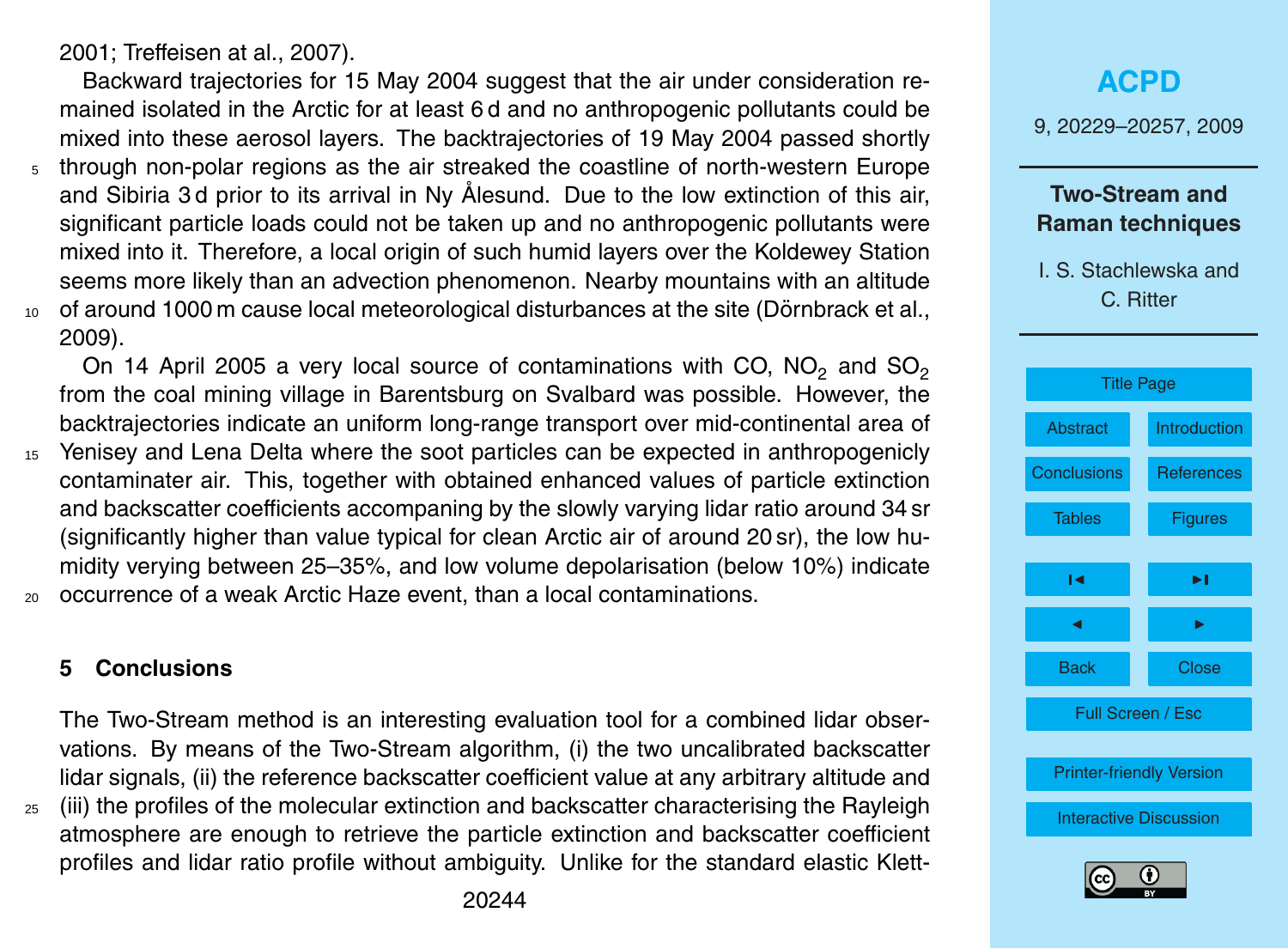Fernals-Sasano inversion algorithm, which affects the gradient of the backscatter profile by wrongly chosen lidar ratio  $B(h)$  and  $\beta_{\text{ref}}$  value of the scattering at the reference altitude  $h_{\text{ref}}$ , for the Two-Stream the bad choise of the  $\beta_{\text{ref}}$  causes only a bias on the retrieved backscatter profile. If the  $\beta_{\text{ref}}$  is not avaliable, the  $\beta_{\text{TS}}(h)$  solution can be ob-<sup>5</sup> tained directly from the lidar equation if at least one of the lidar instrumental constants *C* is estimated in any aerosol-free layer.

The Two-Stream method turned out to be successful for the inversion of the AMALi and the KARL data at our polar site. The extinction coefficients were retrieved more precisely than with a Raman technique. Acurate retrievals were obtained for both clear <sup>10</sup> and polluted atmospheric conditions. However, in unstable meteorological conditions, the critical constrain is the demand that both instruments probe the very same air to avoid artificial and meaningless extinction values.

In profiles retrived with the Two-Stream and the Raman techniques layers of enhanced values in  $\alpha^{\text{part}}(h)$  profiles, indiscernible in the  $\beta^{\text{part}}(h)$  profiles, but correspond-<sup>15</sup> ing to very high *B*(*h*) were found in the two cases of the ASTAR campaign. We interpreted them as layers of small spherical water dropplets, of a non-antropogenic and local orography related origin. During the SvalEx campaign case such layers did not appear. Here strongly enhanced profiles of  $\alpha^{\text{part}}(h)$  and  $\beta^{\text{part}}(h)$  accompaning by almost constant high value of *B*(*h*) were interpred as due to the weak Arctic Haze event <sup>20</sup> of long range advection of aged small particles of antropogenic origin from lower latitudes.

The fact that one of the involved instruments in the Two-Stream method must be air/spaceborne and eye-safe makes this approach quite expensive to be used on everyday basis. However, during ASTAR 2007 ample use of this technique to the airborne

<sup>25</sup> lidar, ground-based lidar and spaceborne lidar data, especially for the investigations of the late winter's Arctic haze conditions was made. In the future we plan to apply the Two-Stream approach to combined ground based and satellite lidar measurements. In this case in the evaluation scheme more factors will be of a concern, as frequency and time of the satellite overpasses, obtaining sufficient SNR, multiple scattering effects

# **[ACPD](http://www.atmos-chem-phys-discuss.net)** 9, 20229–20257, 2009 **Two-Stream and Raman techniques** I. S. Stachlewska and C. Ritter [Title Page](#page-0-0) [Abstract](#page-1-0) [Introduction](#page-1-0) [Conclusions](#page-15-0) [References](#page-21-0) Tables **[Figures](#page-24-0)**

 $\sim$  J  $\sim$ 

**J** I I I I

Back Close

Full Screen / Esc

[Printer-friendly Version](http://www.atmos-chem-phys-discuss.net/9/20229/2009/acpd-9-20229-2009-print.pdf)

[Interactive Discussion](http://www.atmos-chem-phys-discuss.net/9/20229/2009/acpd-9-20229-2009-discussion.html)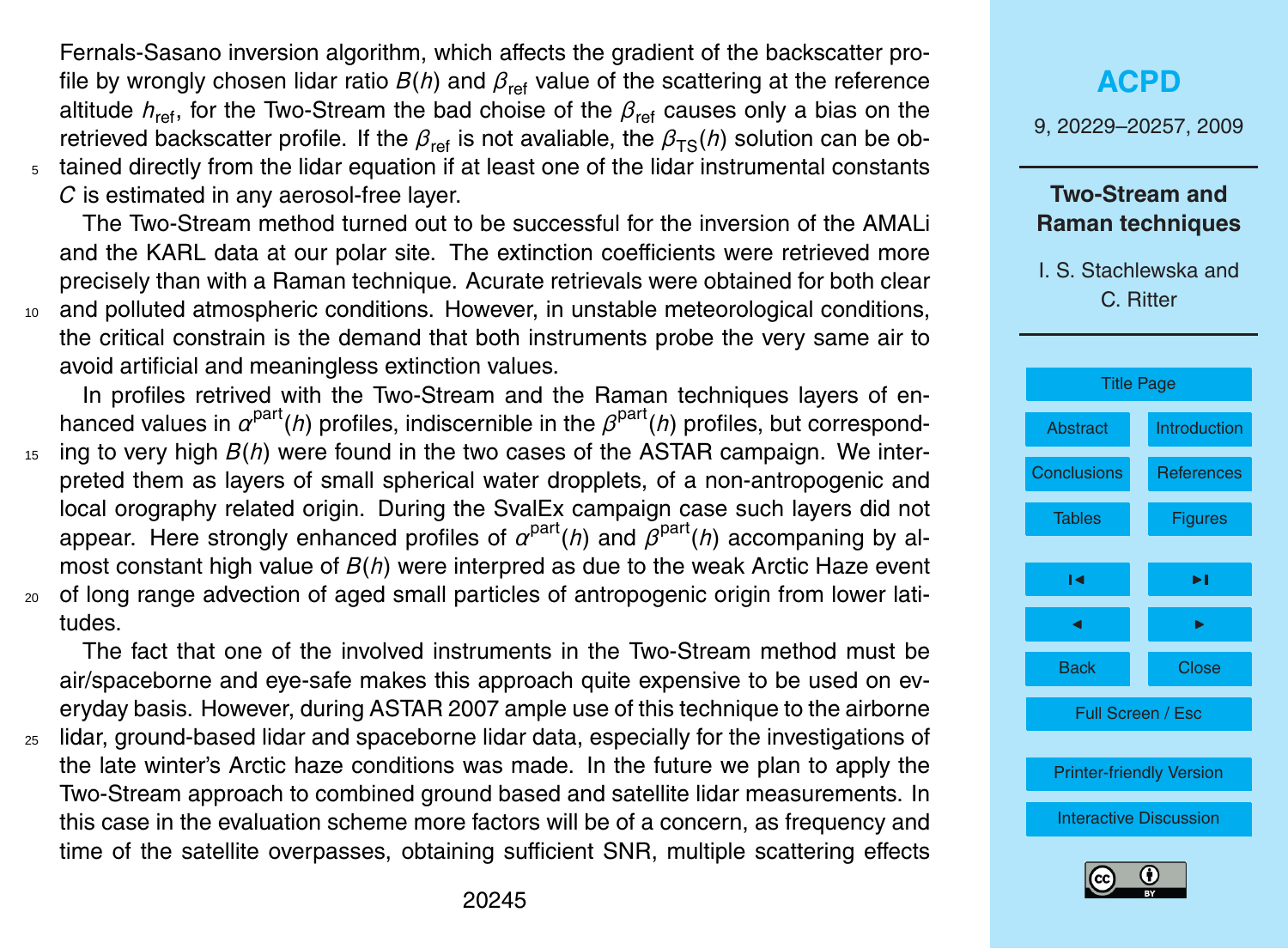<span id="page-17-0"></span>due to clouds and far range of satellite lidar. An experiment dedicated to the Two-Stream validation and analysis of the CALIPSO satellite nadir-aiming lidar, frequently overflying the Arctic regions, was already performed during various AWI campaigns using zenith-aiming ground based KARL lidar and zenith-aiming airborne AMALi lidar.

## <sup>5</sup> **Appendix A**

## **The Airborne Mobile Aerosol Lidar (AMALi)**

The Airborne Mobile Aerosol Lidar (AMALi) is a small portable backscatter lidar designed for remote, simultaneous, high resolution detection of vertical and temporal ex-<sup>10</sup> tent of tropospheric aerosol load and depolarization [\(Stachlewska et al.,](#page-23-0) [2004,](#page-23-0) [2009b\)](#page-23-0). In this study the version of the AMALi based on the Nd:Yag laser operating with 15 Hz repetition rate at 1064 nm and 532 nm with pulse energy of 60 mJ and 120 mJ, respectively was used. As a reciever a 10.2 cm parabolic off-axis mirror with FOV of 3.1 mrad was employed. The eye-safety at distances greater than 2.5 km off the system was <sup>15</sup> assured by using a large laser beam divergence of 2.6 mrad. The nadir-aiming airborne measurements were limited to the near range by the eye-safety constrains and the maximum flight altitude of 3 km for the installation onboard a Dornier Do 288 aircraft (the AWI Polar 2 aircraft). Length of retrived profiles varied between 2.5–2.7 km depending on flight altitude and taking into account 235 m losses due to geometri-<sup>20</sup> cal compression. This limitation allowed to neglect the effects of a multiple scattering possible due to large FOV and large laser beam divergence. For the Two-Stream calculations discussed in this paper the 532 nm signals averaged over 8 min with 60 m range resolution for 90 kt aircraft's speed over ground were used.

# **[ACPD](http://www.atmos-chem-phys-discuss.net)** 9, 20229–20257, 2009 **Two-Stream and Raman techniques** I. S. Stachlewska and C. Ritter [Title Page](#page-0-0) [Abstract](#page-1-0) [Introduction](#page-1-0) [Conclusions](#page-15-0) [References](#page-21-0) Tables [Figures](#page-24-0)  $\sim$  J  $\sim$ **J** I I I I Back Close Full Screen / Esc [Printer-friendly Version](http://www.atmos-chem-phys-discuss.net/9/20229/2009/acpd-9-20229-2009-print.pdf) [Interactive Discussion](http://www.atmos-chem-phys-discuss.net/9/20229/2009/acpd-9-20229-2009-discussion.html)

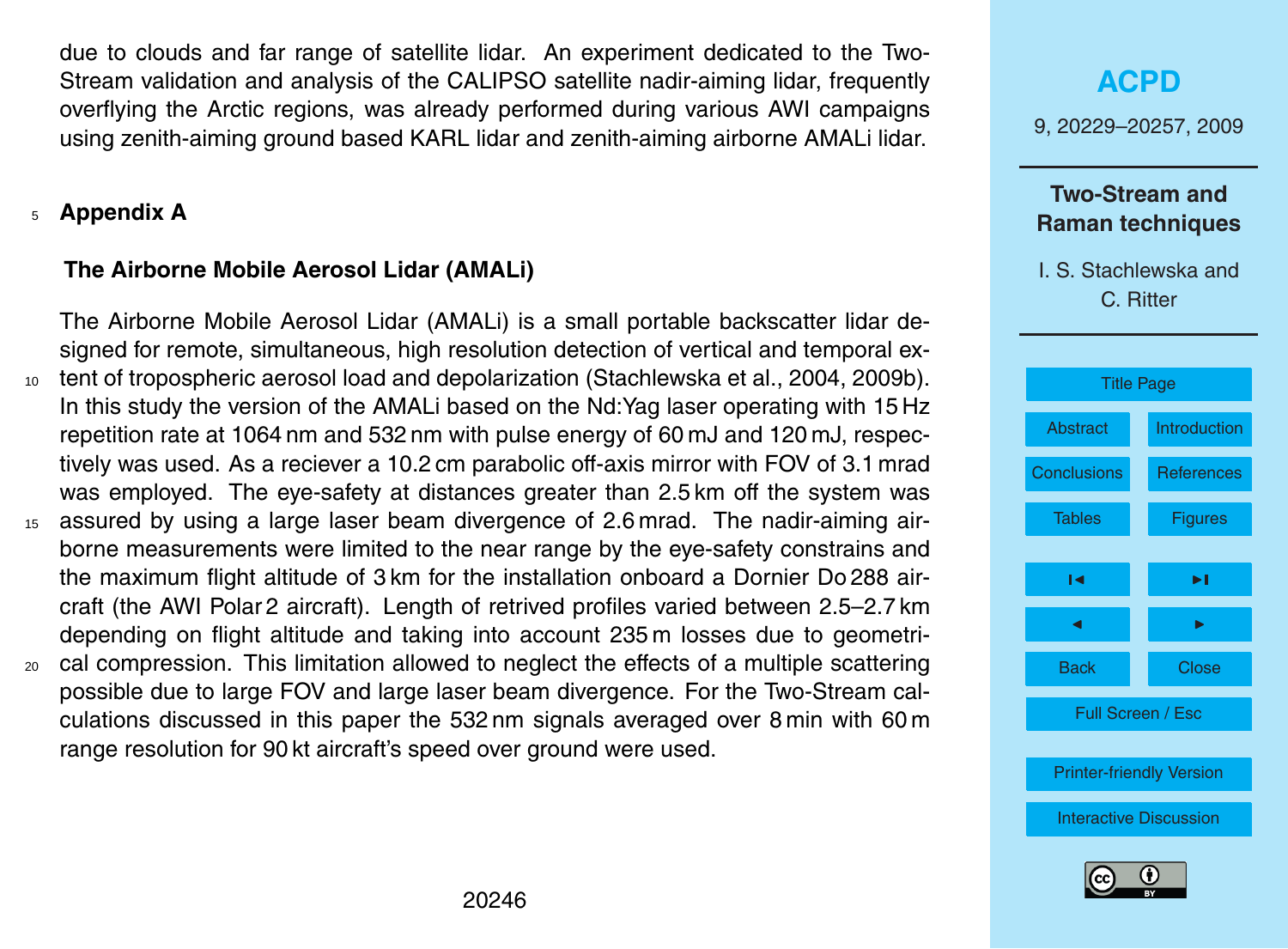## <span id="page-18-0"></span>**Appendix B**

# **The Koldewey Aerosol Raman Lidar (KARL)**

The Koldewey Aerosol Raman Lidar (KARL) is a ground based system integrated at the Koldewey station in Ny Alesund, Spitsbergen (78 ˚ *.*9 ◦ N, 11.9◦ <sup>5</sup> E) serving for detection of tropospheric aerosols and water vapour [\(Ritter et al.,](#page-22-0) [2004,](#page-22-0) [2008\)](#page-22-0). The version of the KARL used for this study employed the Nd:Yag laser operating with 30 Hz repetition rate at 355 nm, 532 nm and 1064 nm, each with energy around 2 W. The recieving system had two mirrors; 10.8 cm diameter with FOV of 2.25 mrad for near range (from <sup>10</sup> 650 m to 6 km) and 30 cm diameter and FOV of 0.83 mrad for far range (from 2 km to lower stratosphere) measurements. Detection was provided at the IR, VIS, UV elastic backscatter channels, VIS depolarisation, and Raman-shifted wavelengths for nitrogen 387 nm and 607 nm and for water vapour 407 nm and 660 nm. For the application to the Two-Stream the 532 nm elastic data with standard averaging over 10 min and 60 m

<sup>15</sup> ranging from geometrical compression up to 15 km were used. The inelastic signals at 607 nm were averaged over 20 min and 300 m.

# **Appendix C**

## **Lidar instrumental constants**

<sup>20</sup> Usually the lidar instrumental constants are not known precisely. For the standard elastic Klett-Fernald-Sasano and the inelastic Raman-Ansmann evaluation schemes the lidar instrumental constant is redundant (height derivative of height independent variable) and its knowledge is not required. An explicit calculations or measurements of lidar instrumental constant are difficult and suffer from considerable error contribu-<sup>25</sup> tions mainly due to the instabilities of the emitted laser energy, transmission of the

# **[ACPD](http://www.atmos-chem-phys-discuss.net)** 9, 20229–20257, 2009 **Two-Stream and Raman techniques** I. S. Stachlewska and C. Ritter [Title Page](#page-0-0) [Abstract](#page-1-0) [Introduction](#page-1-0) [Conclusions](#page-15-0) [References](#page-21-0) Tables [Figures](#page-24-0)  $\sim$  J  $\sim$ **J** I I I I Back Close Full Screen / Esc [Printer-friendly Version](http://www.atmos-chem-phys-discuss.net/9/20229/2009/acpd-9-20229-2009-print.pdf) [Interactive Discussion](http://www.atmos-chem-phys-discuss.net/9/20229/2009/acpd-9-20229-2009-discussion.html)



optical elements, and the efficiency of the detection (changes in applied voltage and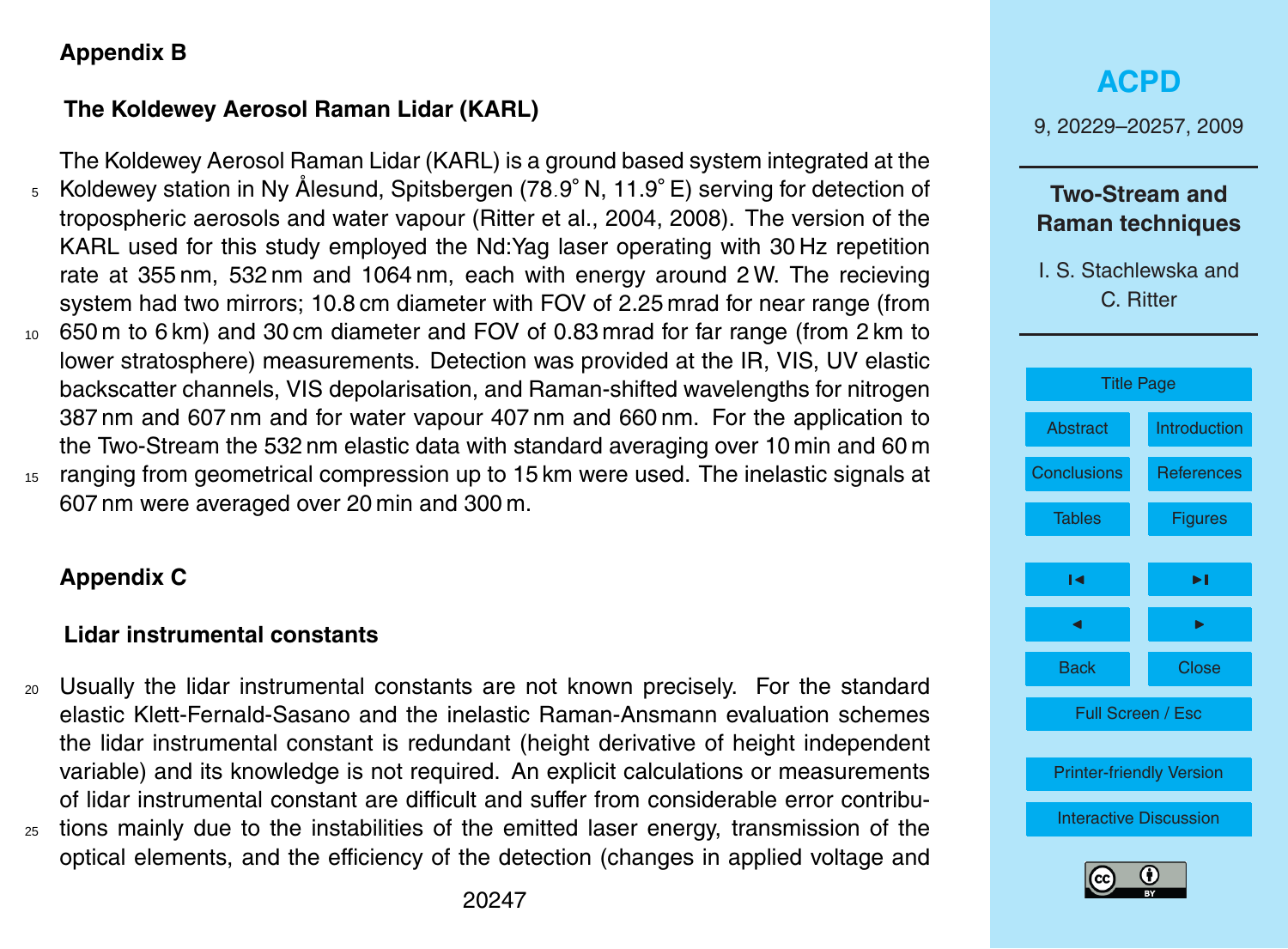surrounding temperature).

Th the case of the Two-Stream approach the lidar instrumental constants for the airborne  $C_A$  lidar and the ground based  $C_K$  lidar can be estimated directly from the Eqs. [\(1\)](#page-4-0) and [\(2\)](#page-4-0) if at any height within the Two-Stream application range there is avali-<sup>5</sup> able additional information on  $β_{ref}$  (e.g. known for aerosol free range in Tropopause) or the lidar  $B(h)$  (e.g. known  $B_{\text{Ci}}$  for Cirrus clouds).

When any of the two lidars senses the whole troposphere and the particle optical depth  $\tau_{\text{sun}}^{\text{part}}(\lambda)$  is known (performed nearby sunphotometer measurements), the lidar constant of that system, e.g.  $C_K$  can be derived by rewriting the Eq. [\(1\)](#page-4-0) to Eq. (C1). <sup>10</sup> Note that the Eq. (C1) holds only for all heights *h* in the high troposphere or the tropopause, were the particle extinction coefficient  $\alpha^{\text{part}}$  can be neglected and the molecular extinction coefficient  $\alpha^{\text{mol}}$  is usualy assumed as known or obtained from performed nearby radiosonde profiling.

$$
S_K(h) = C_K \beta(h) \exp\left(-2\tau_{\text{sun}}^{\text{part}}\right) \exp\left(-2\int_0^h \alpha^{\text{mol}} dz\right)
$$
 (C1)

<sup>15</sup> By estimating  $β(h)$  by  $β^{mol}(h)$  derived from the density and temperature profile obtained from the radiosonde the  $C_K$  can be obtained as the mean value over all height increments *i* in the stratosphere (Eq. C2).

$$
C_K = \left\langle \frac{S_K(i)}{\beta(i) \exp\left(-2\tau_{\text{sun}}^{\text{part}}\right) \exp\left(-2\int_0^i \alpha^{\text{mol}} dz\right)} \right\rangle_i
$$
 (C2)

The better estimation of the  $\beta(h)$  in the free troposphere the more precisely the  $C_K$  can <sup>20</sup> be retrieved.

For the purpose of this perticular study the  $C_K$  was estimated separately for each of the analysed days. It was estimated in the aerosol-free range between 10–12 km (where *β*(*h*)≈*β* mol(*h*)) by using a standard Klett-Fernals-Sasano elastic inversion of the KARL's data with the following constrains:

**[ACPD](http://www.atmos-chem-phys-discuss.net)** 9, 20229–20257, 2009 **Two-Stream and Raman techniques** I. S. Stachlewska and C. Ritter [Title Page](#page-0-0) [Abstract](#page-1-0) [Introduction](#page-1-0) [Conclusions](#page-15-0) [References](#page-21-0) Tables [Figures](#page-24-0) J I J I Back Close Full Screen / Esc [Printer-friendly Version](http://www.atmos-chem-phys-discuss.net/9/20229/2009/acpd-9-20229-2009-print.pdf) [Interactive Discussion](http://www.atmos-chem-phys-discuss.net/9/20229/2009/acpd-9-20229-2009-discussion.html)

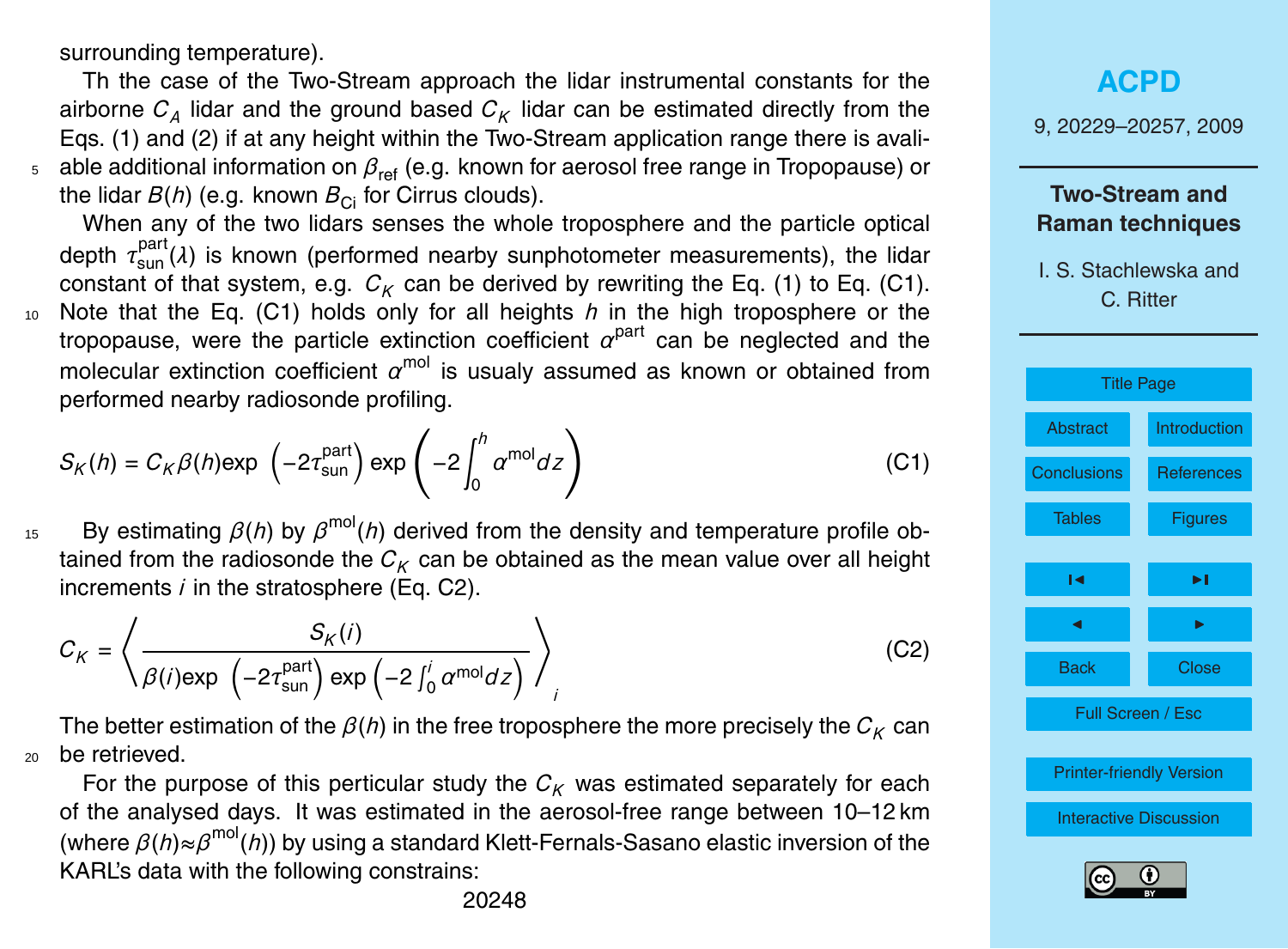- <span id="page-20-0"></span>**-** τ<sup>part</sup> obtained from Klett-Fernals-Sasano particle extinction profile in the whole range where it was applied should match to the sunphotometer value  $\tau_\mathsf{sun}^\mathsf{part}$  better than 10%
- **–** *τ* part KFS obtained from Klett-Fernals-Sasano particle extinction profile in the range <sup>5</sup> corresponding to the range where the Two-Stream was applied should match to the  $\tau^{\text{part}}_{\text{TS}}(\textit{layer})$  obtained from the Two-Stream  $\alpha^{\text{part}}_{\text{TS}}$  better than 5%
	- **–** the altitudes where Cirrus or subvisible clouds were detected by KARL at about 9 km were treated with lidar ratio  $B_{\text{Ci}} = 12$  [\(Ansmann et al.,](#page-21-0) [1992\)](#page-21-0)

Note: the underestimated particle extinction from the ground to the KARL's completed 10 geometrical compression at a height  $h_{\alpha c}$  was aproximated for all height steps as a constant value equal to the value of the particle extinction obtained with the Two-stream at a height *h*<sub>gc</sub> (i.e.  $\alpha_{\rm KFS}^{\rm part}$ (0:Δ*h*:*h*<sub>hc</sub>)= $\alpha_{\rm TS}^{\rm part}(h_{\rm gc})$ ).

For these calculations also an assumption on the lidar ratio was made. Due to the fact that the Arctic atmosphere was relatively clear above the aircraft's flight altitude

- <sup>15</sup> any reasonably chosen lidar ratio for the remaining altitudes (10*<B<*50) did not significantly alter the standard elastic Klett-Fernald-Sasano solution. Six different profiles for minimal, average and maximal values of the two quantities  $\beta_{\text{ref}}$  and *B* (each corresponding to a slightly different value of  $C_K$ ) were obtained. The final value  $C_K$  used for the retrieval of the Two-Stream *β*(*h*) was calculated as a mean averaged over all height
- <sup>20</sup> positions *i* in the reference range and over all of the different standard inversion solutions  $j$  as in Eq. (C3). From the scattering of  $C_K(j)$  around its mean value insecurity of 5% for the determination of the lidar constant was obtained.

$$
C_K = \left\langle \left\langle \frac{S_K(i)}{\beta(i) T_{[0,i]}^2} \right\rangle_{(i)} \right\rangle_{(j)}
$$

*Acknowledgements.* We acknowledge the NOAA Air Resources Laboratory (ARL) for the pro-<sup>25</sup> vision of the HYSPLIT transport and dispersion model used in this publication.

9, 20229–20257, 2009 **Two-Stream and Raman techniques** I. S. Stachlewska and C. Ritter [Title Page](#page-0-0) [Abstract](#page-1-0) [Introduction](#page-1-0) [Conclusions](#page-15-0) [References](#page-21-0) Tables [Figures](#page-24-0) J I J I Back Close Full Screen / Esc [Printer-friendly Version](http://www.atmos-chem-phys-discuss.net/9/20229/2009/acpd-9-20229-2009-print.pdf) [Interactive Discussion](http://www.atmos-chem-phys-discuss.net/9/20229/2009/acpd-9-20229-2009-discussion.html)

**[ACPD](http://www.atmos-chem-phys-discuss.net)**



(C3)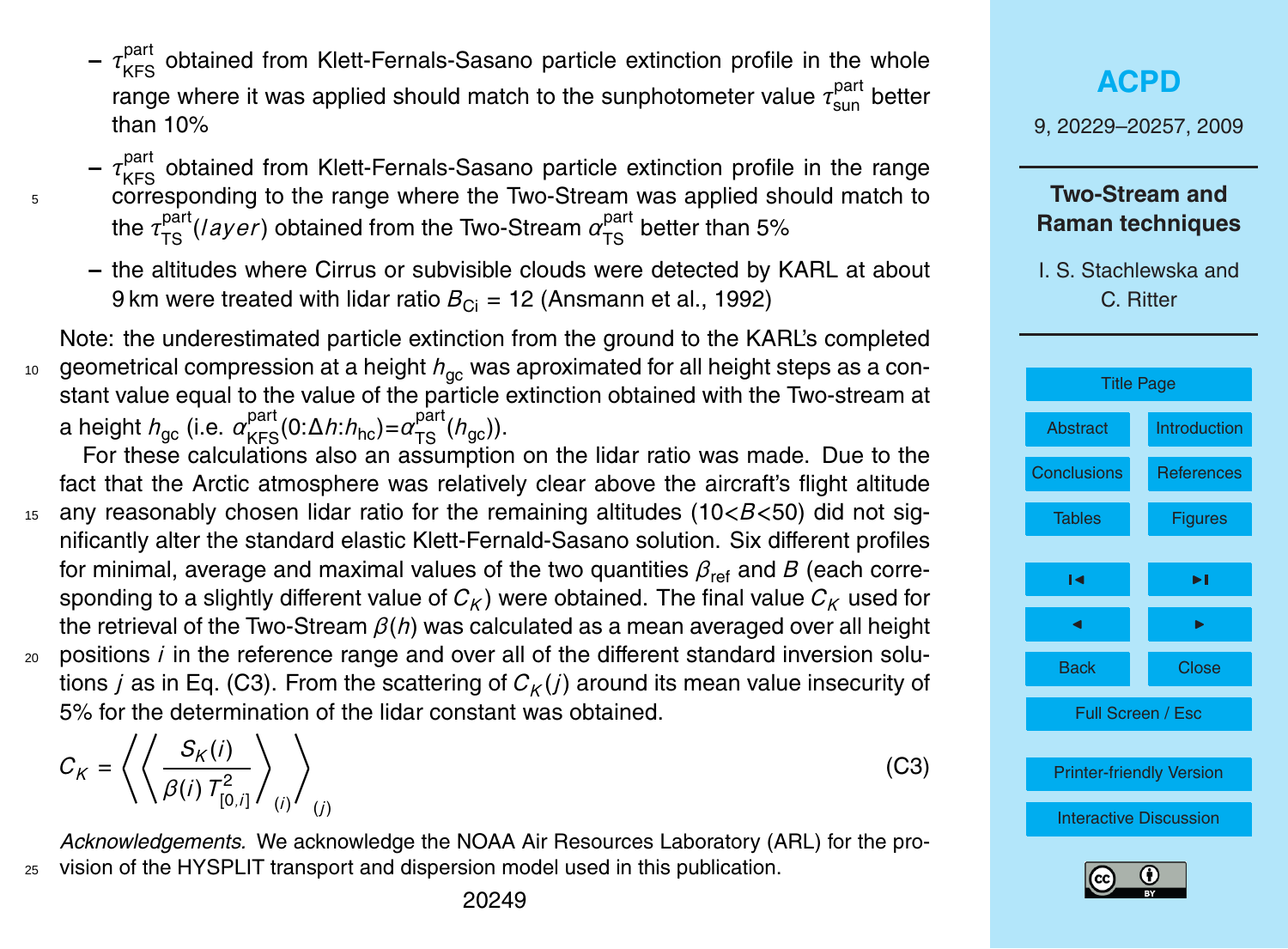### <span id="page-21-0"></span>**References**

- Ackermann, J.: The extinction to backscatter ratio of tropospheric aerosol: A numerical study, J. Atmos. Ocean. Tech., 15, 1043–1050, 1998. [20231](#page-2-0)
- Ansmann, A., Riebesell, M., and Weitkamp, C.: Measurements of aerosol profiles with Raman <sup>5</sup> lidar, Opt. Lett., 15, 746–748, 1990. [20231](#page-2-0)
	- Ansmann, A., Wandinger, U., Riebesell, M., Weitkamp, C., and Michaelis, W.: Independent measurements of extinction and backscatter profiles in cirrus clouds by using a combined Raman elastic-backscatter Lidar, Appl. Opt., 31, 7113–7131, 1992. [20231,](#page-2-0) [20249](#page-20-0) Böckmann, C.: Hybrid regularisation method for ill-posed inversion of multiwavelength lidar
- <sup>10</sup> data in the retrieval of aerosol size distribution, Appl. Opt., 40, 1329–1341, 2001. [20230](#page-1-0)
- Böckmann, C. and Kirsche, A.: Iterative regularization method for lidar remote sensing, Comput. Phys. Commun., 174(8), 607–615, 2006. [20231](#page-2-0)
- Cuesta, J. and Flamant, P. H.: Two-Stream lidar inversion algorithm for airborne and satellite validations, in: Proceedings of 22nd International Laser Radar Conference (IBC 2004),
- <sup>15</sup> edited by: Pappalardo, G. and Amodeo, A., ESA SP-561, 1, 471–474, 2004. [20232](#page-3-0) Dörnbrack, A., Stachlewska, I. S., Ritter, C., and Neuber, R.; Aerosol distribution around Svalbard during intense easterly winds, Atmos. Chem. Phys. Discuss., 9, 16441–16481, 2009, [http://www.atmos-chem-phys-discuss.net/9/16441/2009/.](http://www.atmos-chem-phys-discuss.net/9/16441/2009/) [20243,](#page-14-0) [20244](#page-15-0)

Draxler, R. R. and Rolph, G. D.: HYSPLIT (HYbrid Single-Particle Lagrangian Integrated Tra-

- <sup>20</sup> jectory) Model, Real-time Environmental Applications and Display sYstem (READY) Website [http://www.arl.noaa.gov/ready/hysplit4.html,](http://www.arl.noaa.gov/ready/hysplit4.html) NOAA Air Resources Laboratory, Silver Spring, MD, 2003. [20238](#page-9-0)
	- Engvall, A.-C., Krejci, R., Ström, J., Minikin, A., Treffeisen, R., Stohl, A., and Herber, A.: In-situ airborne observations of the microphysical properties of the Arctic tropospheric aerosol dur-
- <sup>25</sup> ing late spring and summer, Tellus B, 60, 392–404, doi: 10.1111/j.1600.0889.2008.00348.x, 2008. [20243](#page-14-0)
	- Fernald, F. G.: Analysis of atmospheric lidar observations: some comments, Appl. Opt., 23, 652–653, 1984. [20231](#page-2-0)

Klett, J. D.: Stable analytical inversion solution for processing lidar returns, Appl. Opt., 20, <sup>30</sup> 211–220, 1981. [20231](#page-2-0)

Hughes, H. G. and Paulson, M. R.: Double-ended lidar techniques for aerosol studies, Appl. Opt., 27, 2273–2278, 1988. [20231](#page-2-0)

9, 20229–20257, 2009

## **Two-Stream and Raman techniques**



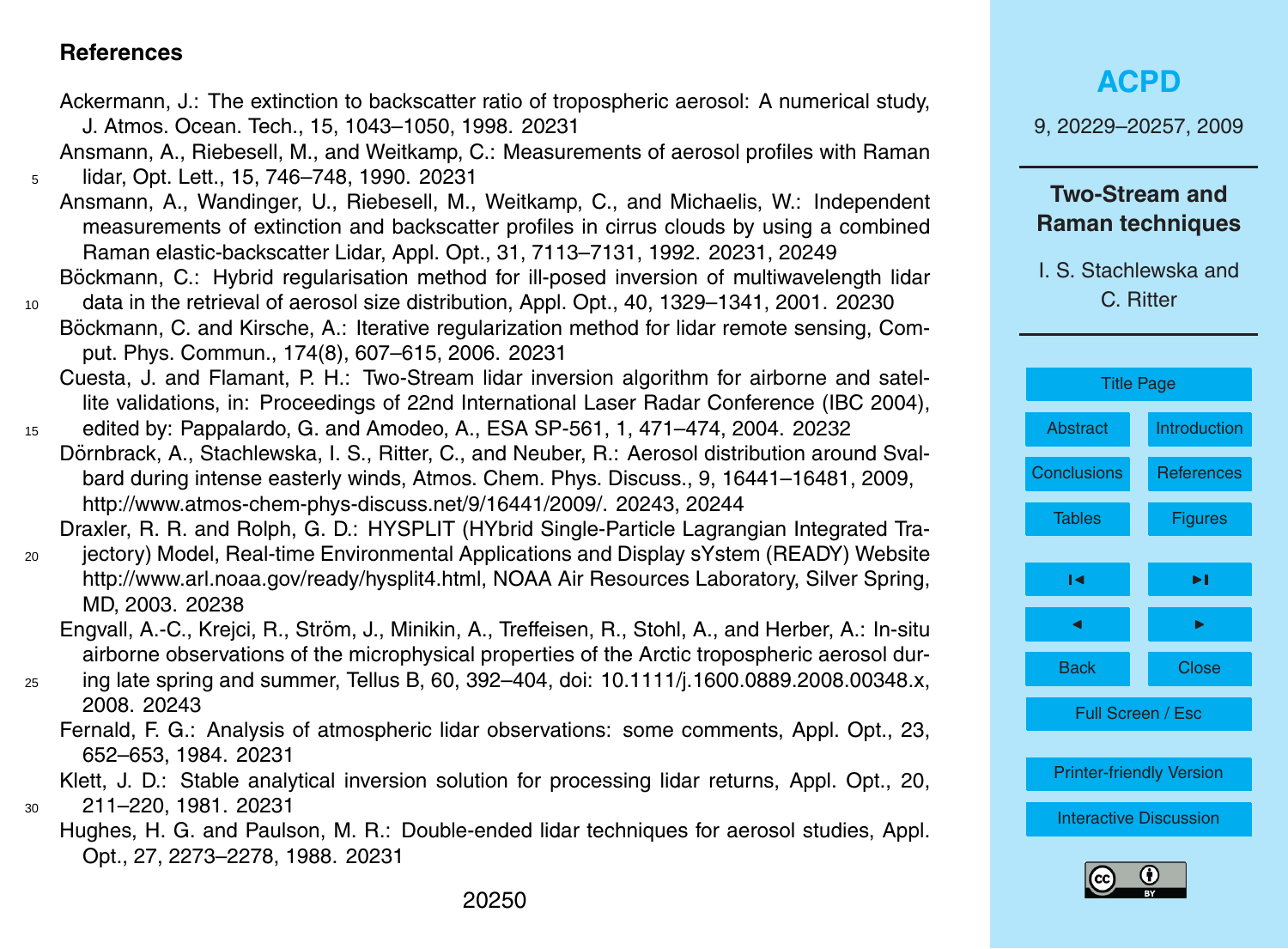20251

- <span id="page-22-0"></span>Jörgensen, H. E., Mikkelsen, T., Streicher, J., Herrmann, H., Werner, C. and Lyck, E.: Lidar calibration experiments, Appl. Phys. B Lasers O., 64(3), 355–361, 1997. [20231](#page-2-0)
- Klett, J. D.: Lidar inversions with variable backscatter/extinction velues, Appl. Opt., 24, 211– 220, 1985. [20231](#page-2-0)
- <sup>5</sup> Kovalev, V. A. and Eichinger, W. E.: Elastic Lidar: Theory, Practice, and Analysis Methods, J. Wiley & Sons, New York, ISBN 0-471-20171-5, 2004. [20233](#page-4-0)
	- Kunz, G. J.: Bipath Method as a way to measure the spatial backscatter and extinction coefficients with lidar, Appl. Opt., 26, 794–795, 1987. [20231](#page-2-0)
	- Leiterer, U., Weller, M., and Janiak, J.: Verfahren zur Bestrahlungsstärke- und Strahldichtekalib-
- <sup>10</sup> rierung von Spektrometern, Patentschrift DD 228 631 A1, WP GO1 D/265 1067 v. 16.10., 1985. [20236](#page-7-0)
	- Müller, D., Wandinger, U., and Ansmann, A.: Microphysical particle parameters from extinction and backscatter data by inversion with regularization, Appl. Opt., 38, 2358–2368, 1999. [20231](#page-2-0)
- <sup>15</sup> Pinto, J. O., Curry, J. A., and Intrieri, J. M.: Cloud-aerosol interactions during autumn over Beaufort Sea, J. Geophys. Res., 106(D14), 15077–15097, 2001. [20243](#page-14-0)
	- Pornsawad, P., Böckmann, C., Ritter, C., and Rafler, M.: III-posed retrieval of aerosol extinction coefficient profiles from Raman lidar data by regularization, Appl. Opt., 47, 1649–1661, 2008. [20231,](#page-2-0) [20235](#page-6-0)
- <sup>20</sup> Ritter, C., Kirsche, A., and Neuber, R.: Tropospheric Aerosol Characterized by a Raman Lidar over Spitsbergen, in: Proceedings of 22nd International Laser Radar Conference (ILRC 2004 in Matera, Italy), edited by: Pappalardo, G. and Amodeo, A., ESA SP-561, 1, 459–462, ISBN 92-9092-872-7, 2004. [20247](#page-18-0)

Ritter, C., Stachlewska, I. S., and Neuber, R.: Application of the Two-Stream evaluation for

- <sup>25</sup> a case study of Arctic Haze over Spitsbergen, in: Proceedings of 23nd International Laser Radar Conference (ILRC 2006 in Nara, Japan), edited by: Nagasawa, C. and Sugimoto, N., 1, 507–510, ISBN 4-9902916-0-3, 2006. [20232,](#page-3-0) [20235](#page-6-0)
	- Ritter, C., Hoffmann, A., Osterloh, L., and Böckmann, C.: Estimation of the Liquid Water Content of a low-level Arctic winter cloud, in: Proceedings of 24nd International Laser Radar
- <sup>30</sup> Conference (ILRC 2008 in Boulder, Colorado, USA), 1, 579–582, ISBN 978-0-615-21489-4, 2008. [20247](#page-18-0)
	- Sasano, Y., Browell, E. V., and Ismail, S.: Error caused by using a constant extinction/backscattering ratio in the lidar solution, Appl. Opt., 24, 3929–3932, 1985. [20231](#page-2-0)

# **[ACPD](http://www.atmos-chem-phys-discuss.net)**

9, 20229–20257, 2009

## **Two-Stream and Raman techniques**



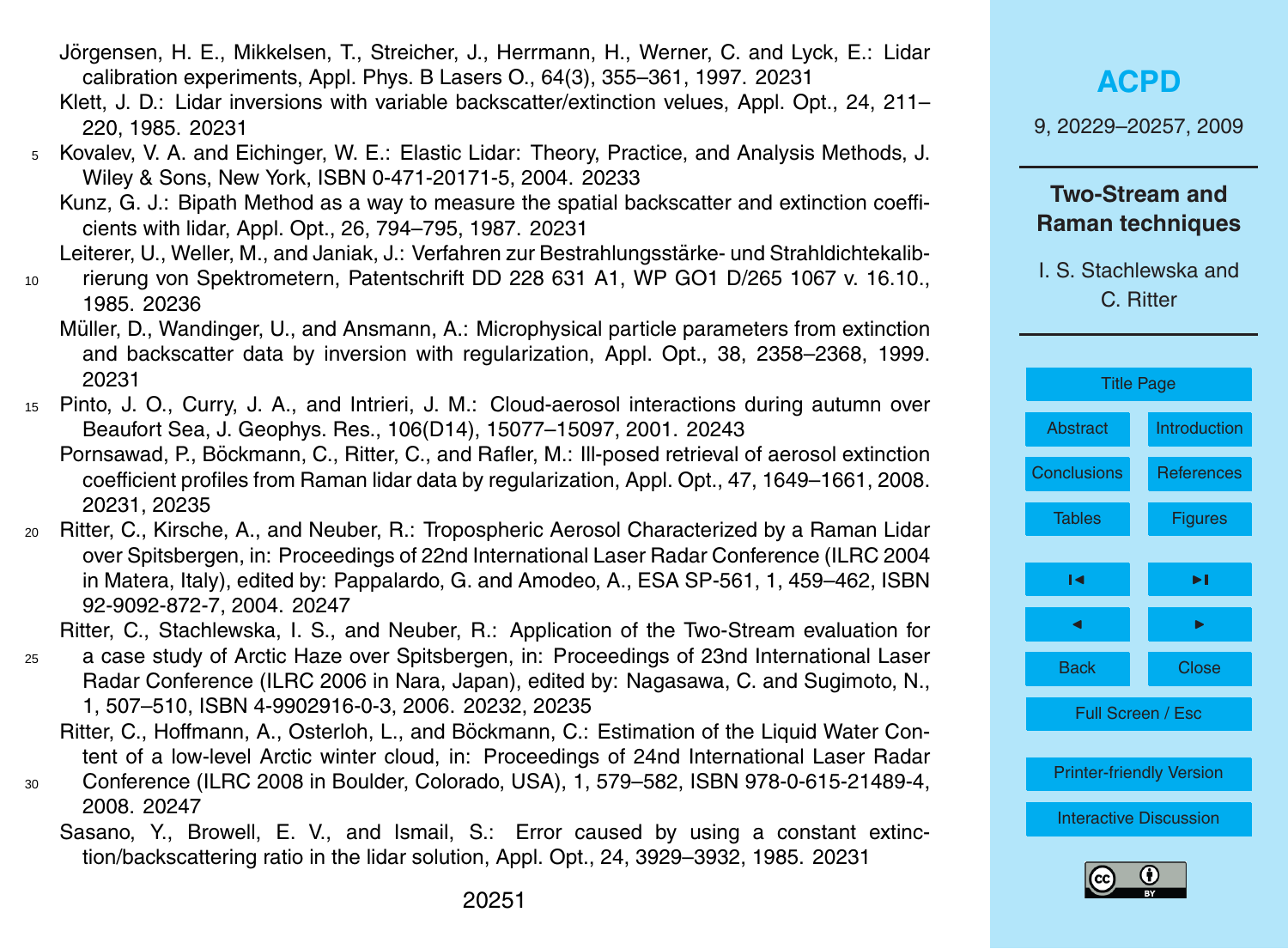- <span id="page-23-0"></span>Stachlewska, I. S., Wehrle, G., Stein, B., and Neuber, R.: Airborne Mobile Aerosol Lidar for measurements of Arctic aerosols, in: Proceedings of 22nd International Laser Radar Conference (ILRC 2004), edited by: Pappalardo, G., and Amodeo, A., ESA SP-561, 1, 87–89, 2004. [20246](#page-17-0)
- <sup>5</sup> Stachlewska, I. S., Ritter, C., and Neuber, R.: Application of the Two-Stream inversion algorithm for retrieval of extinction, backscatter and lidar ratio for clean and polluted Arctic air, in: Proceedings of SPIE, 5584, 03/1–03/8, 2005. [20231](#page-2-0)
- Stachlewska, I. S., Neuber, R., Lampert, A., Ritter, C., and Wehrle, G.: AMALi the Airborne Mobile Aerosol Lidar for Arctic research, Atmos. Chem. Phys. Discuss., 9, 18745–18792, <sup>10</sup> 2009,

[http://www.atmos-chem-phys-discuss.net/9/18745/2009/.](http://www.atmos-chem-phys-discuss.net/9/18745/2009/) [20246](#page-17-0)

Treffeisen, R., Krejci, R., Ström, J., Engvall, A. C., Herber, A., and Thomason, L.: Humidity observations in the Arctic troposphere over Ny-Ålesund, Svalbard based on 15 years of radiosonde data, Atmos. Chem. Phys., 7, 2721–2732, 2007,

<sup>15</sup> [http://www.atmos-chem-phys.net/7/2721/2007/.](http://www.atmos-chem-phys.net/7/2721/2007/) [20244](#page-15-0)

Veselovskii, I., Kologotin, A., Griazanow, V., Muller, D., and Whitemann, D.: Inversion with ¨ regularization for the retrieval of tropospheric aerosol parameters from multiwavelength lidar sounding, Appl. Opt., 18, 3685–3699, 2002. [20231](#page-2-0)

Wang, X., Frontoso, M. G., Pisani, G., and Spinelli, N.: Retrieval of atmospheric particles optical

<sup>20</sup> properties by combining ground-based and spaceborne lidar elastic scattering profiles, Opt. Express, 15, 6734–6743, 2007. [20232](#page-3-0)

Winker, D. M., Hunt, B. H., and McGill, M. J.: Initial performance assessment of CALIOP, Geophys. Res. Lett., 34, L19803, doi:10.1029/2007GL030135, 2007. [20232](#page-3-0)

| <b>ACPD</b><br>9, 20229-20257, 2009              |              |  |
|--------------------------------------------------|--------------|--|
| <b>Two-Stream and</b><br><b>Raman techniques</b> |              |  |
| I. S. Stachlewska and<br>C. Ritter               |              |  |
|                                                  |              |  |
| <b>Title Page</b>                                |              |  |
| Abstract                                         | Introduction |  |

| <b>Title Page</b>               |                   |  |
|---------------------------------|-------------------|--|
| Abstract                        | Introduction      |  |
| <b>Conclusions</b>              | <b>References</b> |  |
| <b>Tables</b>                   | <b>Figures</b>    |  |
|                                 |                   |  |
| ıч                              | ы                 |  |
|                                 |                   |  |
| Back                            | <b>Close</b>      |  |
| <b>Full Screen / Esc</b>        |                   |  |
|                                 |                   |  |
| <b>Printer-friendly Version</b> |                   |  |
| <b>Interactive Discussion</b>   |                   |  |
|                                 |                   |  |

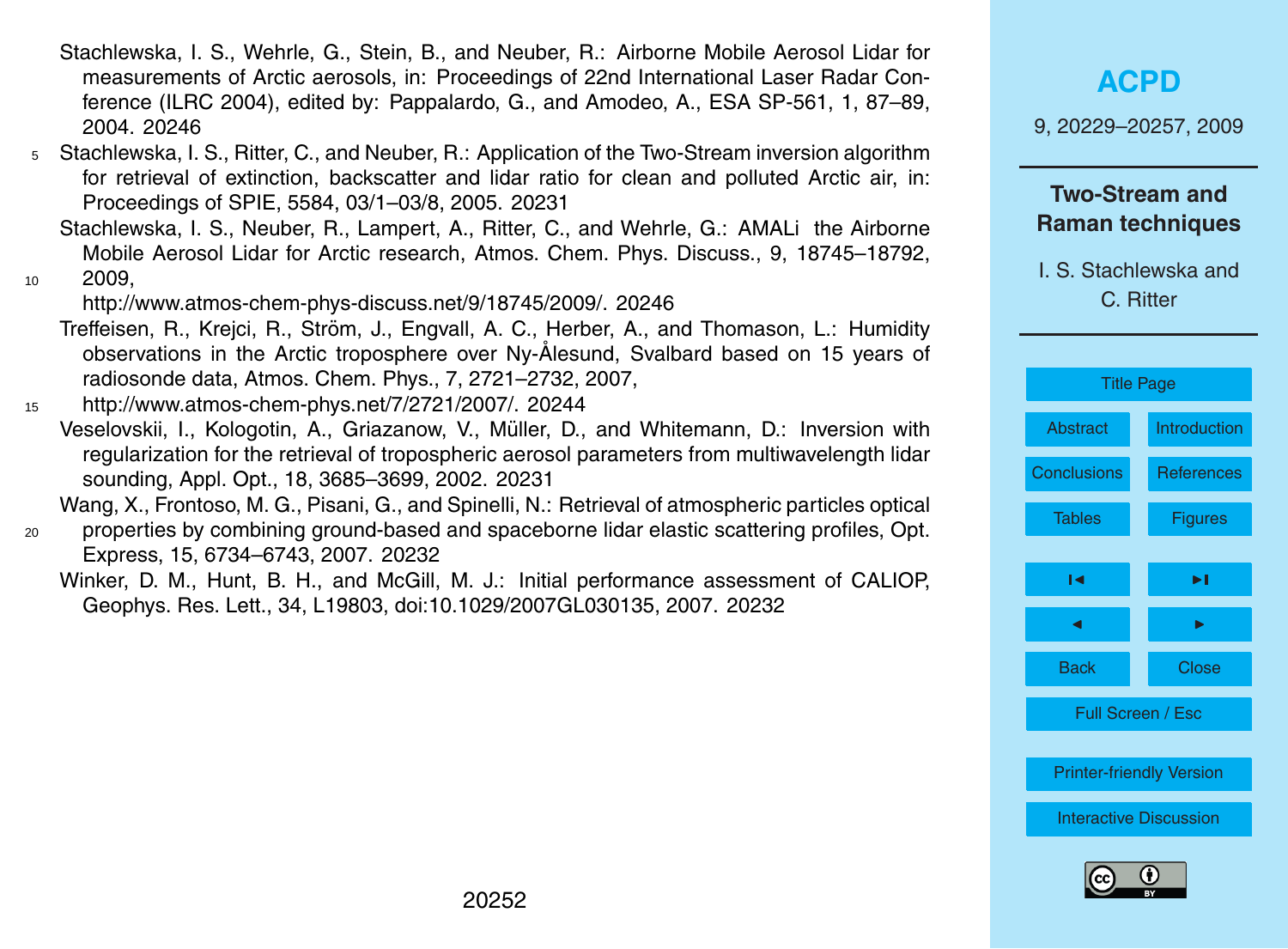<span id="page-24-0"></span>



[Printer-friendly Version](http://www.atmos-chem-phys-discuss.net/9/20229/2009/acpd-9-20229-2009-print.pdf)

[Interactive Discussion](http://www.atmos-chem-phys-discuss.net/9/20229/2009/acpd-9-20229-2009-discussion.html)

Fig. 1. The Two-Stream retrievals (solid) ploted with Raman (dashed) profiles for 532 nm on 15 May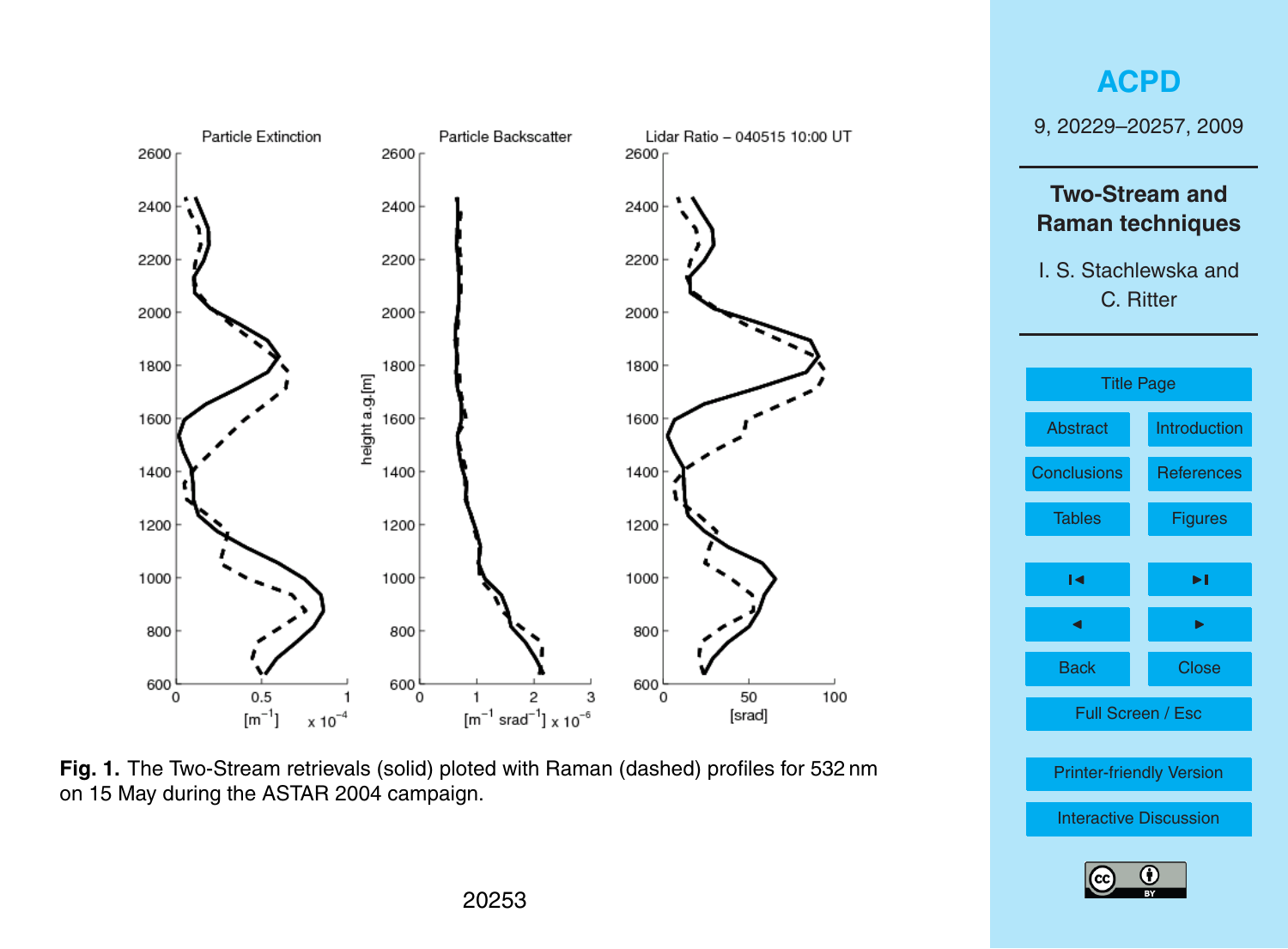<span id="page-25-0"></span>





[Printer-friendly Version](http://www.atmos-chem-phys-discuss.net/9/20229/2009/acpd-9-20229-2009-print.pdf)

[Interactive Discussion](http://www.atmos-chem-phys-discuss.net/9/20229/2009/acpd-9-20229-2009-discussion.html)

Fig. 2. The Two-Stream retrievals (solid) ploted with Raman (dashed) profiles for 532 nm on 19 May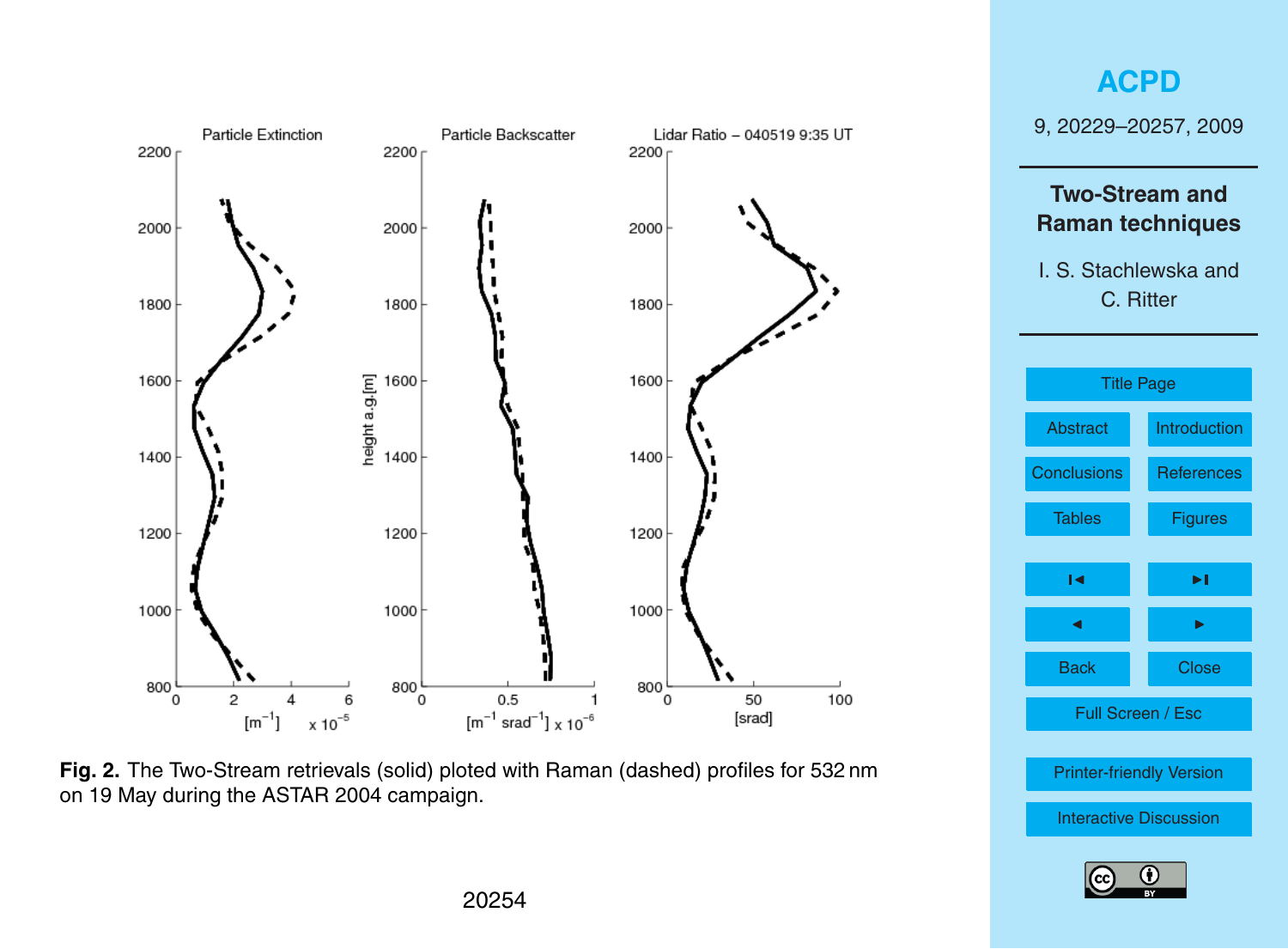<span id="page-26-0"></span>



[Printer-friendly Version](http://www.atmos-chem-phys-discuss.net/9/20229/2009/acpd-9-20229-2009-print.pdf)

[Interactive Discussion](http://www.atmos-chem-phys-discuss.net/9/20229/2009/acpd-9-20229-2009-discussion.html)

Fig. 3. The Two-Stream retrievals (solid) ploted with Raman (dashed) profiles for 532 nm on 14 April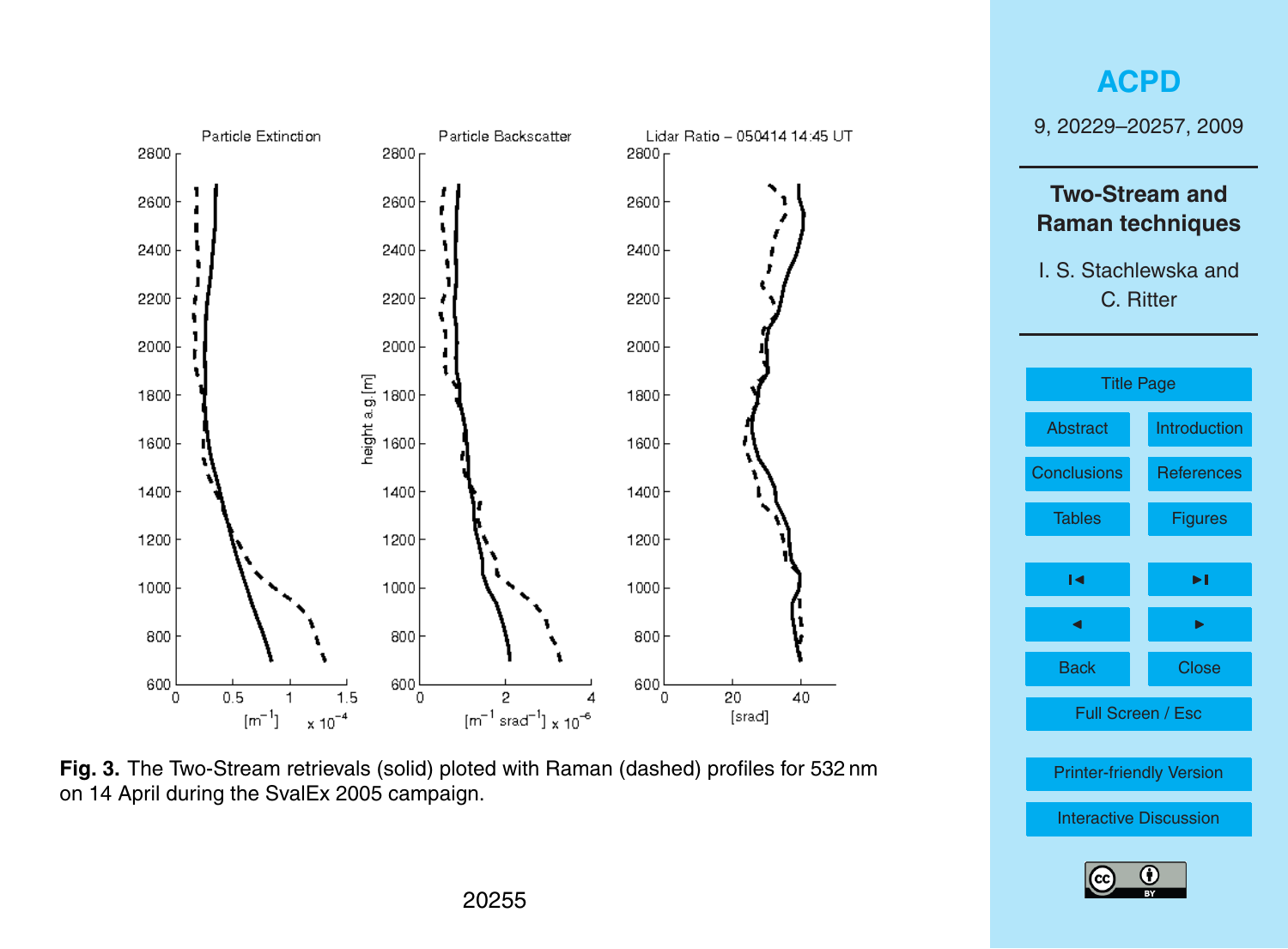

**Fig. 4.** The signal to noise ratio of AMALi and KARL lidars' raw data with the Two-Stream particle extinction and backscatter error values for 15 May 2004 (dashed), 19 May 2004 (solid) and 14 April 2005 (dotted). Values refer to 10 min and 60 m averaging at 532 nm.

<span id="page-27-0"></span>